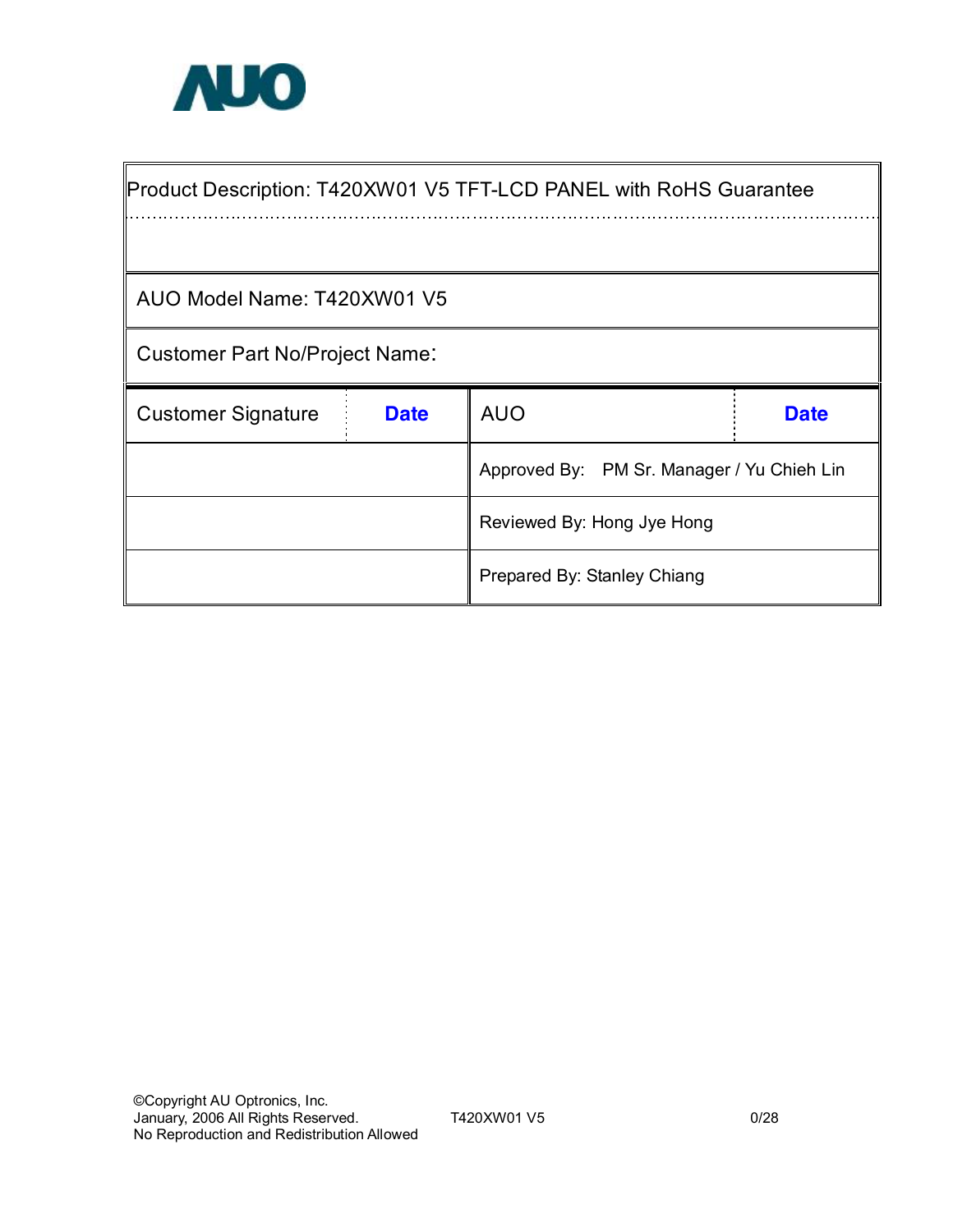

*Document Version: 1.1 Date:2007/7/18*

**Product Functional Specification** 

**42" WXGA Color TFT-LCD Module Model Name: T420XW01 V5** 

> **( ) Preliminary Specification (\*) Final Specification**

Note : This specification is subject to change without notice.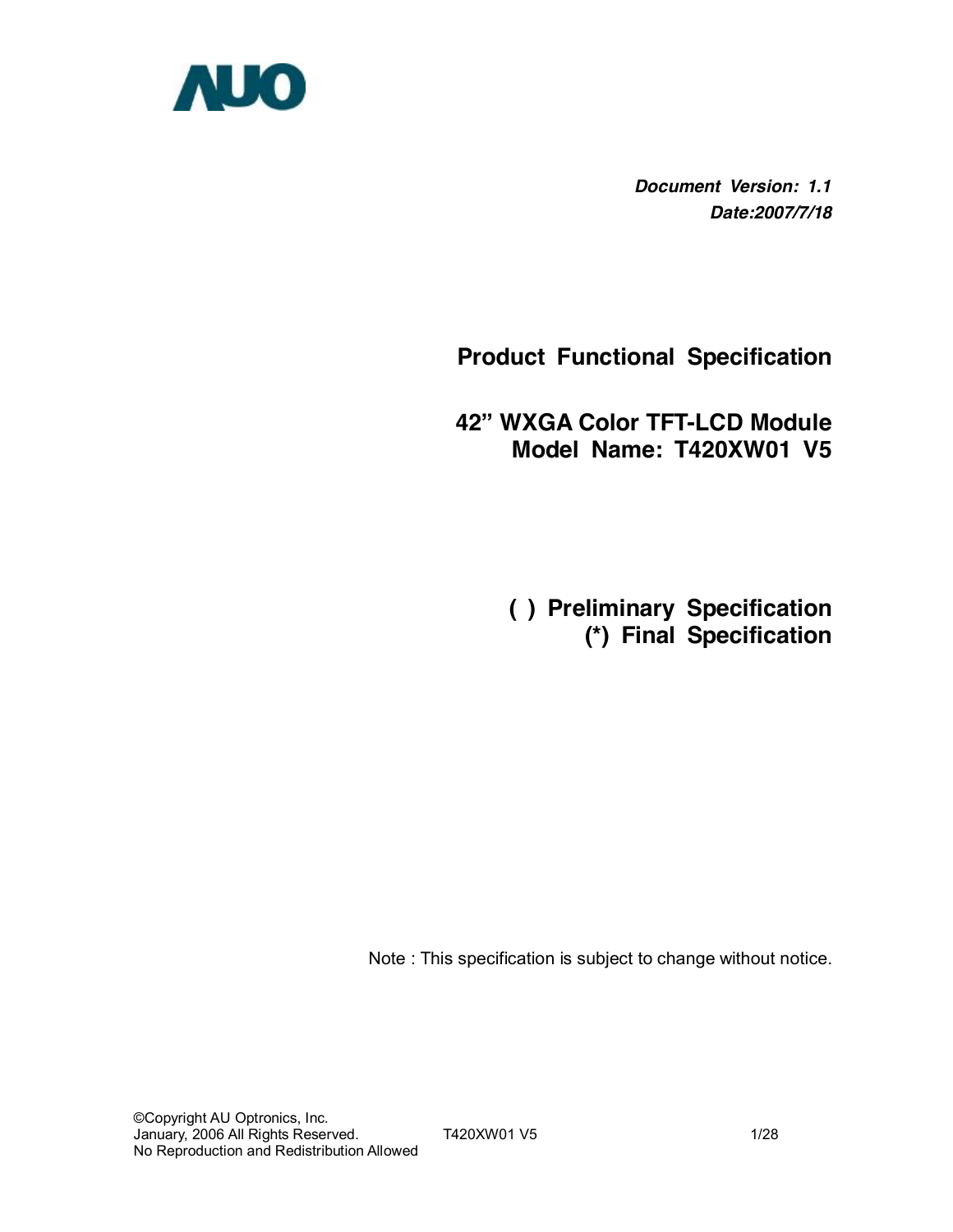

# **Contents**

| <b>No</b>      | <b>ITEM</b>                    |
|----------------|--------------------------------|
|                | COVER                          |
|                | <b>CONTENTS</b>                |
|                | <b>RECORD OF REVISIONS</b>     |
| 1              | <b>GENERAL DESCRIPTION</b>     |
| $\overline{2}$ | ABSOLUTE MAXIMUM RATINGS       |
| 3              | ELECTRICAL SPECIFICATIONS      |
| $3 - 1$        | ELECTRICAL CHARACTREISTICS     |
| $3 - 2$        | <b>INTERFACE CONNECTIONS</b>   |
| $3 - 3$        | SIGNAL TIMING SPECIFICATIONS   |
| $3 - 4$        | SIGNAL TIMING WAVEFORMS        |
| $3-5$          | COLOR INPUT DATA REFERNECE     |
| $3-6$          | POWER SEQUENCE                 |
| 4              | OPTICAL SFECIFICATIONS         |
| 5              | MECHANICAL CHARACTERISTICS     |
| 6              | <b>RELIABILITY</b>             |
| $\overline{7}$ | <b>INTERNATIONAL STANDARDS</b> |
| $7 - 1$        | <b>SAFETY</b>                  |
| $7 - 2$        | <b>EMC</b>                     |
| 8              | <b>PACKING</b>                 |
| 9              | <b>PRECAUTIONS</b>             |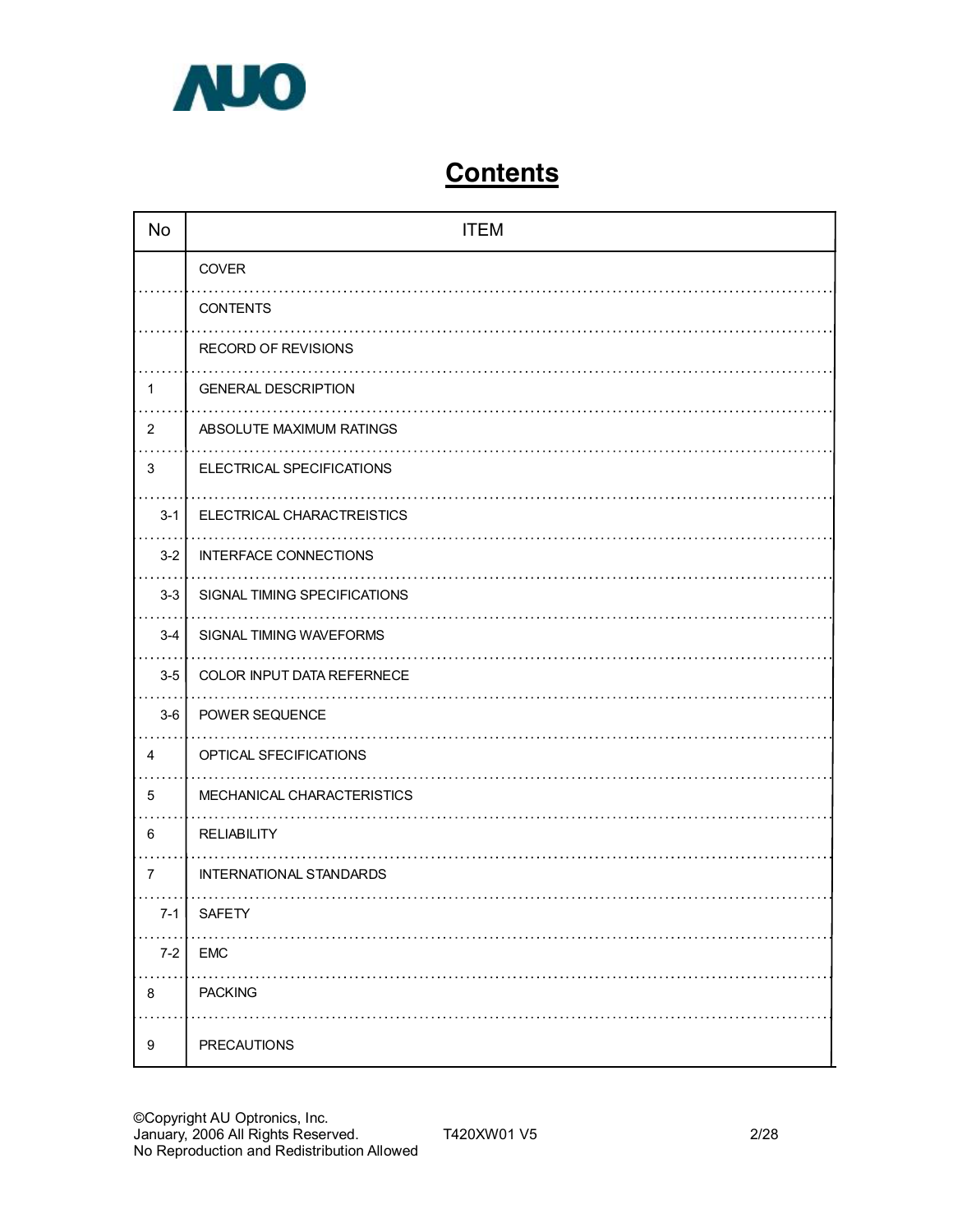

# **Record of Revision**

| Version | <b>Date</b> | <b>No</b> | <b>Old Description</b>        | <b>New Description</b>         | Remark |
|---------|-------------|-----------|-------------------------------|--------------------------------|--------|
| $1.0$   | 2006/08/15  |           | First release (final version) |                                |        |
| 1.1     | 2007/7/18   |           |                               | Modified page 17 response time |        |
|         |             |           |                               | average from 6 ms to 8 ms      |        |
|         |             |           |                               |                                |        |
|         |             |           |                               |                                |        |
|         |             |           |                               |                                |        |
|         |             |           |                               |                                |        |
|         |             |           |                               |                                |        |
|         |             |           |                               |                                |        |
|         |             |           |                               |                                |        |
|         |             |           |                               |                                |        |
|         |             |           |                               |                                |        |
|         |             |           |                               |                                |        |
|         |             |           |                               |                                |        |
|         |             |           |                               |                                |        |
|         |             |           |                               |                                |        |
|         |             |           |                               |                                |        |
|         |             |           |                               |                                |        |
|         |             |           |                               |                                |        |
|         |             |           |                               |                                |        |
|         |             |           |                               |                                |        |
|         |             |           |                               |                                |        |
|         |             |           |                               |                                |        |
|         |             |           |                               |                                |        |
|         |             |           |                               |                                |        |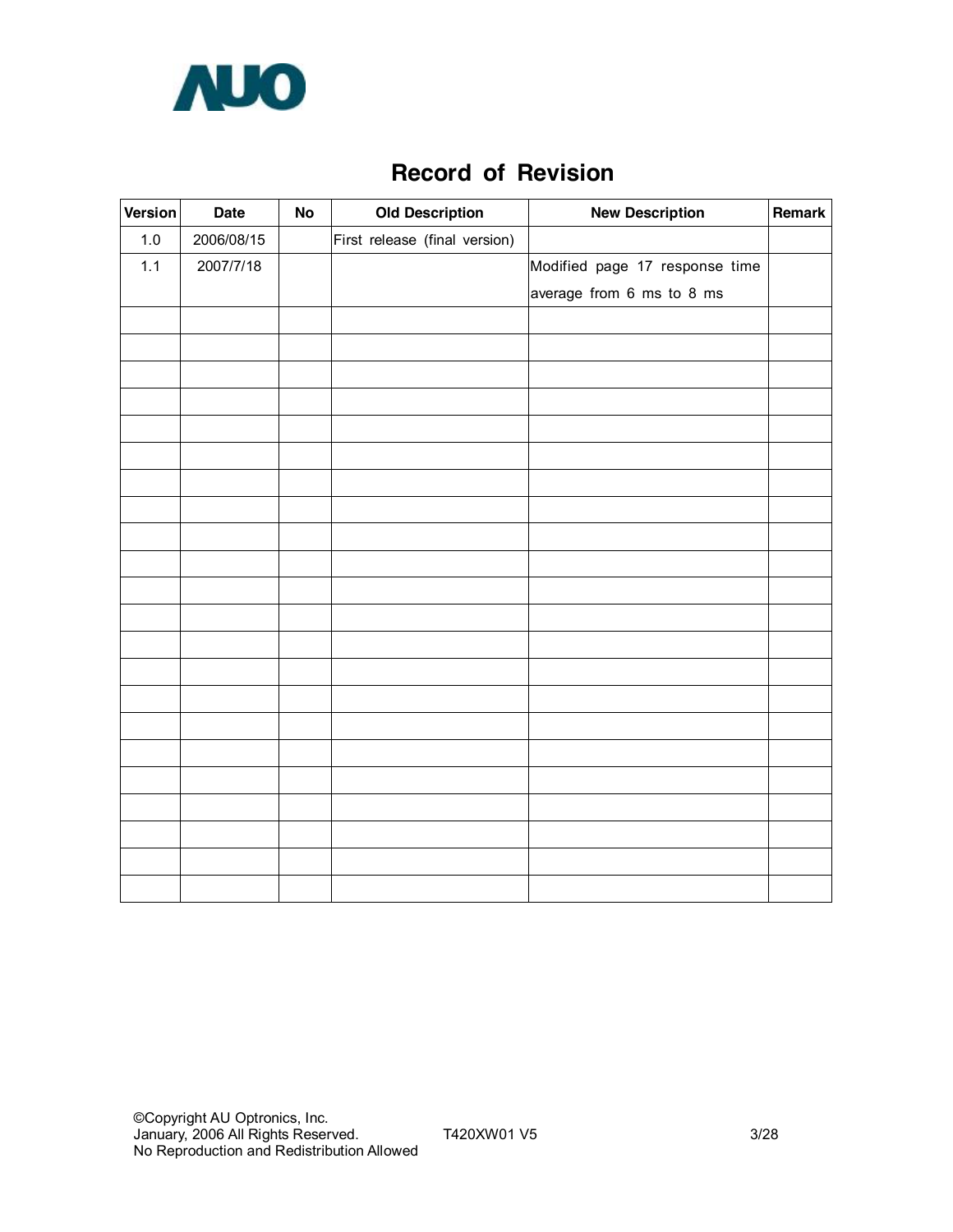

# **1. General Description**

This specification applies to the 42 inch Color TFT-LCD Module T420XW01 V5. This LCD module has a TFT active matrix type liquid crystal panel 1366x768 pixels, and diagonal size of 42 inch. This module supports 1366x768 WXGA mode (Non-interlace).

Each pixel is divided into Red, Green and Blue sub-pixels or dots which are arranged in vertical stripes. Gray scale or the brightness of the sub-pixel color is determined with a 8-bit gray scale signal for each dot.

The T420XW01 V5 has been designed to apply the 8-bit 1 channel LVDS interface method. It is intended to support displays where high brightness, wide viewing angle, high color saturation, and high color depth are very important.

| lltems                    | <b>Specification</b>          | <b>Unit</b>   | <b>Note</b>          |
|---------------------------|-------------------------------|---------------|----------------------|
| <b>Active Screen Size</b> | 42.02                         | inches        |                      |
| <b>Display Area</b>       | $930.25(H) \times 523.01(V)$  | mm            |                      |
| <b>Outline Dimension</b>  | 983.0(H) x 576.0(V) x 52.3(D) | mm            | <b>With inverter</b> |
| <b>Driver Element</b>     | a-Si TFT active matrix        |               |                      |
| <b>Display Colors</b>     | 16.7M                         | <b>Colors</b> |                      |
| Number of Pixels          | 1366 x 768                    | Pixel         |                      |
| <b>Pixel Pitch</b>        | 0.681                         | mm            |                      |
| <b>Pixel Arrangement</b>  | <b>RGB</b> vertical stripe    |               |                      |
| <b>Display Mode</b>       | <b>Normally Black</b>         |               |                      |
| <b>Surface Treatment</b>  | AG. 3H                        |               |                      |

# **\* General Information**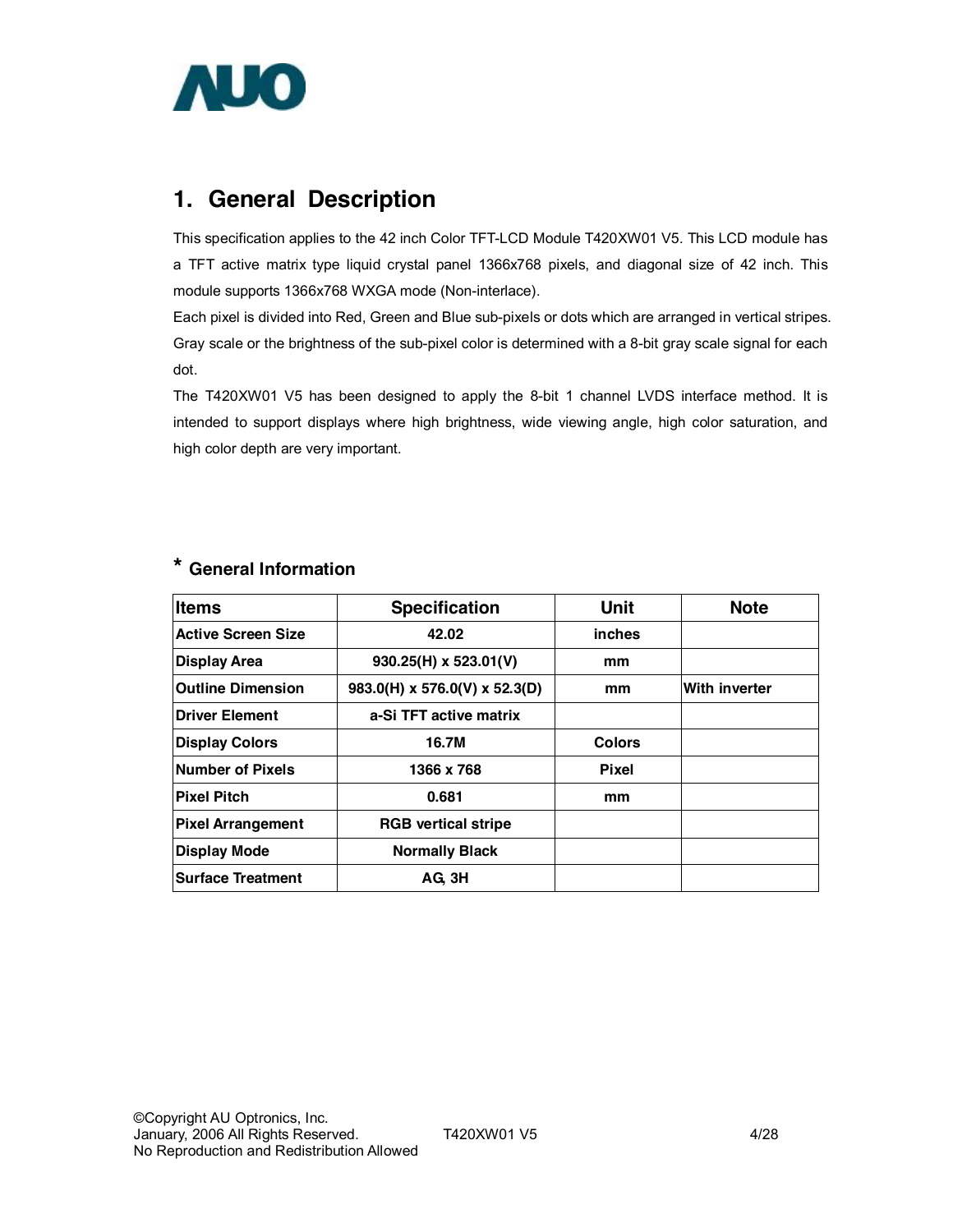

# **2. Absolute Maximum Ratings**

The following are maximum values which, if exceeded, may cause faulty operation or damage to the unit.

| Item                                  | <b>Symbol</b>          | Min    | Max   | Unit                         | <b>Note</b> |
|---------------------------------------|------------------------|--------|-------|------------------------------|-------------|
| Power Supply Input Voltage            | <b>V</b> <sub>DD</sub> | $-0.3$ | 14.0  | [Volt]                       | 1           |
| Logic Input Voltage                   | Vin                    | $-0.3$ | 3.6   | [Volt]                       | 1           |
| <b>BLU Input Voltage</b>              | <b>VDDB</b>            | $-0.3$ | 27.0  | [Volt]                       | 1           |
| <b>BLU Brightness Control Voltage</b> | <b>BLON</b>            | $-0.3$ | 5.5   | [Volt]                       | 1           |
| <b>Ambient Operating Temperature</b>  | Top                    | 0      | +50   | $\mathsf{I}^{\circ}$ Cl      | 2           |
| <b>Ambient Operating Humidity</b>     | Hop                    | 10     | 90    | [%RH]                        | 2           |
| Storage Temperature                   | T <sub>ST</sub>        | $-20$  | $+60$ | $\mathsf{I}^\circ\mathsf{C}$ | 2           |
| Storage Humidity                      | H <sub>ST</sub>        | 10     | 90    | [%RH]                        | 2           |

Note 1 : Duration = 50msec

Note 2 : Maximum Wet-Bulb should be 39℃ and No condensation.

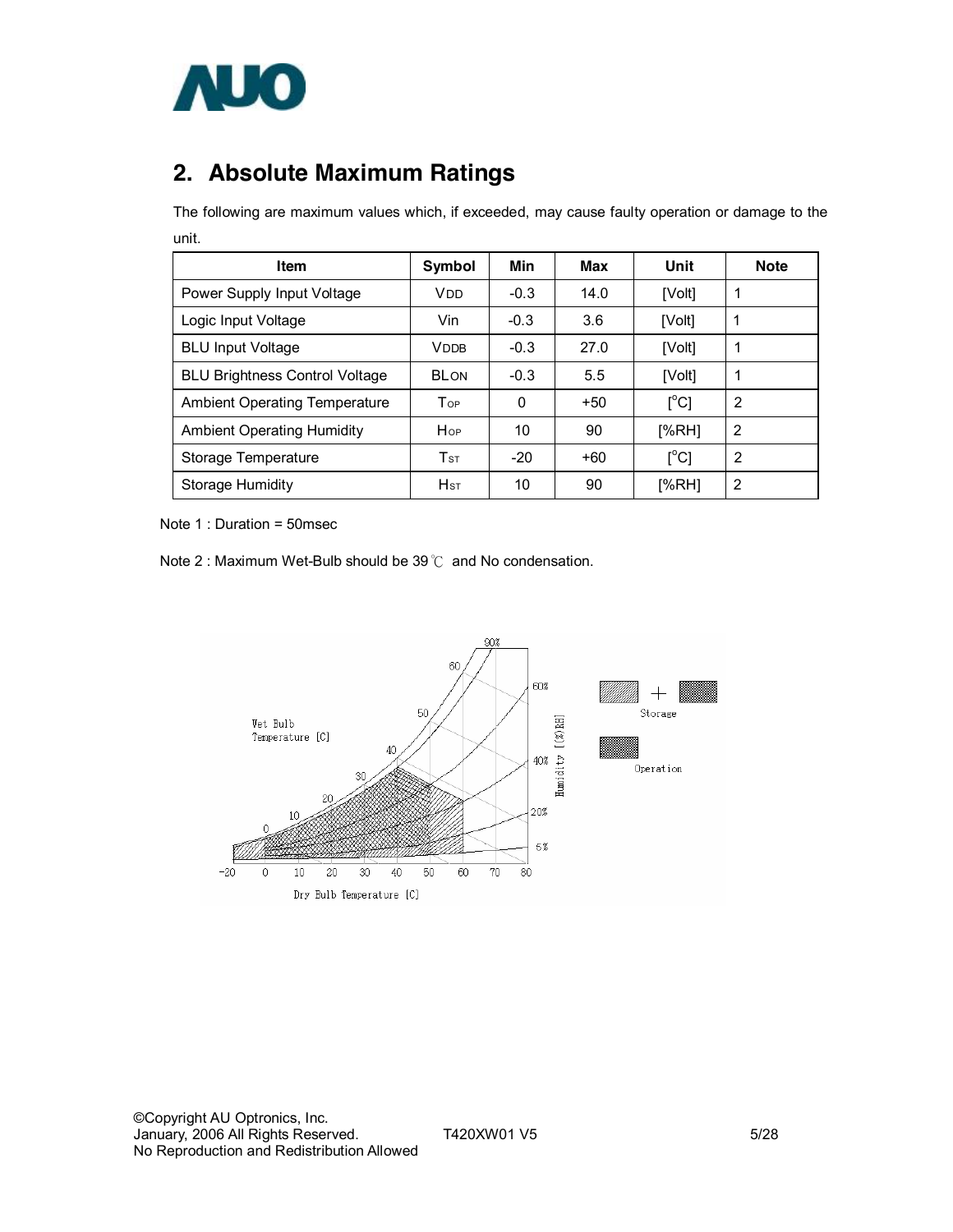

# **3. Electrical Specification**

The T420XW01 requires two power inputs. One is employed to power the LCD electronics and to drive the TFT array and liquid crystal. An inverter typically generates the second input, which powers the CCFL.

# **3-1 Electrical Characteristics**

| <b>Parameter</b> |                                    | Symbol      |                          | <b>Values</b> |            |              | <b>Notes</b>   |
|------------------|------------------------------------|-------------|--------------------------|---------------|------------|--------------|----------------|
|                  |                                    |             | Min                      | <b>Typ</b>    | <b>Max</b> |              |                |
| LCD:             |                                    |             |                          |               |            |              |                |
|                  | Power Supply Input Voltage         | Vdd         | 11.4                     | 12            | 12.6       | Vdc          |                |
|                  | Power Supply Input Current         | Idd         | $\overline{\phantom{a}}$ | 0.75          | 0.83       | A            | 1              |
|                  | <b>Power Consumption</b>           | Pc.         | $\overline{\phantom{0}}$ | 9.0           | 10         | Watt         | 1              |
| Inrush Current   |                                    | $I_{RUSH}$  |                          |               | 5          | A            | 5              |
| <b>LVDS</b>      | Differential Input                 | <b>VTH</b>  |                          |               | $+100$     | mV           |                |
| Interface        | <b>High Threshold</b>              |             |                          |               |            |              | 4              |
|                  | Voltage                            |             |                          |               |            |              |                |
|                  | Differential Input                 | <b>VTL</b>  | $-100$                   |               |            | mV           |                |
|                  | Low Threshold                      |             |                          |               |            |              | 4              |
|                  | Voltage                            |             |                          |               |            |              |                |
|                  | Common Input                       | <b>VCIM</b> | 1.10                     | 1.25          | 1.40       | V            |                |
|                  | Voltage                            |             |                          |               |            |              |                |
| <b>CMOS</b>      | Input High                         | <b>VIH</b>  | 2.4                      |               | 3.3        | Vdc          |                |
| Interface        | <b>Threshold Voltage</b>           | (High)      |                          |               |            |              |                |
|                  | Input Low Threshold                | VIL         | 0                        |               | 0.7        | Vdc          |                |
|                  | Voltage                            | (Low)       |                          |               |            |              |                |
|                  | <b>Backlight Power Consumption</b> |             |                          | 156           | 204        | Watt         | $\overline{2}$ |
| Life Time        |                                    |             | 50000                    | 60000         |            | <b>Hours</b> | 3              |

The performance of the Lamp in LCM, for example life time or brightness, is extremely influenced by the characteristics of the DC-AC Inverter. So all the parameters of an inverter should be carefully designed so as not to produce too much leakage current from high-voltage output of the inverter. When you design or order the inverter, please make sure unwanted lighting caused by the mismatch of the lamp and the inverter (no lighting, flicker, etc) never occurs. When you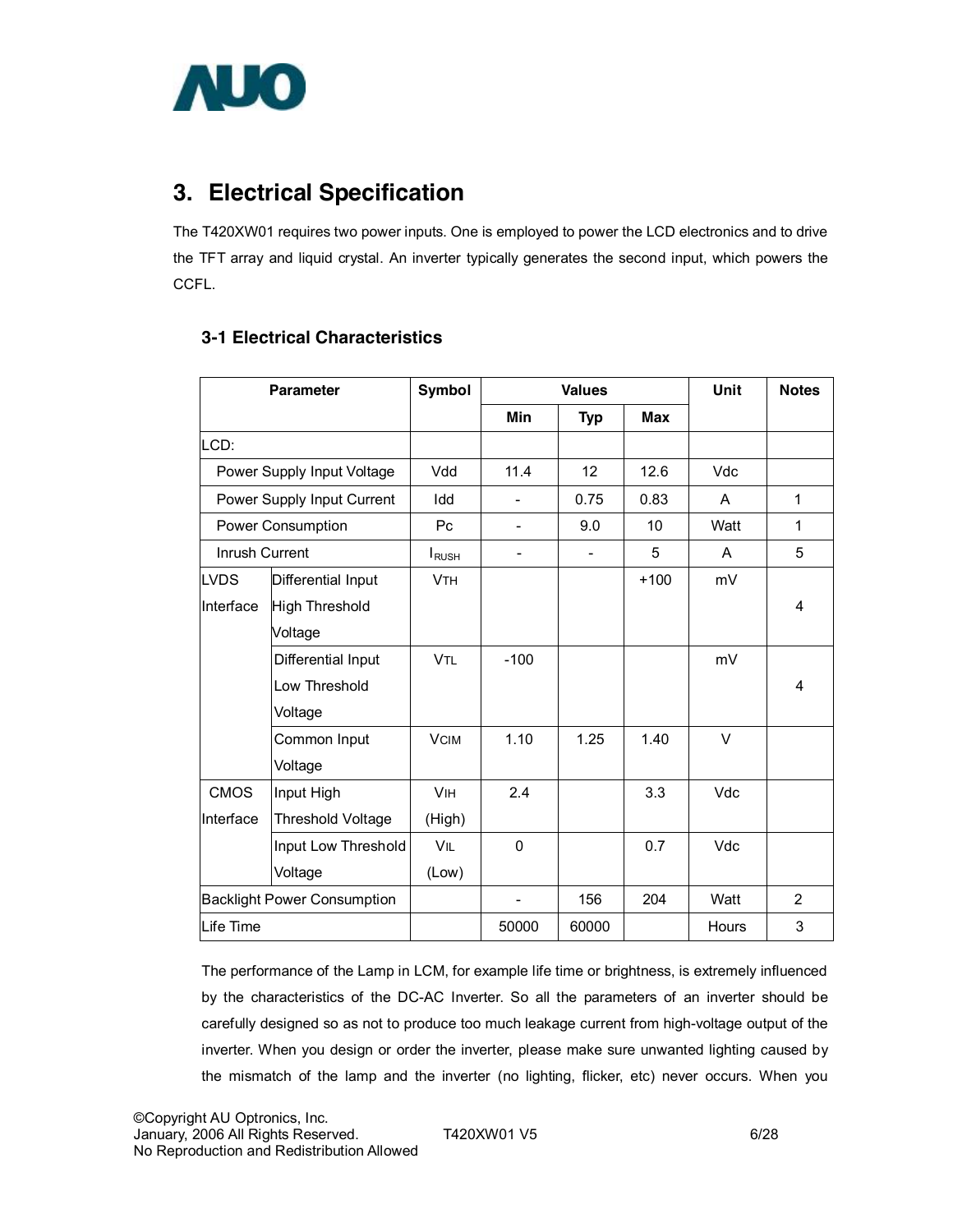

confirm it, the LCD Assembly should be operated in the same condition as installed in your instrument.

Do not attach a conducting tape to lamp connecting wire. If the lamp wire attach to conducting tape, TFT-LCD Module have a low luminance and the inverter has abnormal action because leakage current occurs between lamp wire and conducting tape.

The relative humidity must not exceed 80% non-condensing at temperatures of 40  $\degree$  or less. At temperatures greater than 40℃, the wet bulb temperature must not exceed 39℃. When operate at low temperatures, the brightness of CCFL will drop and the lifetime of CCFL will be reduced.

#### **Note :**

- **1.** Vdd=12.0V, fv=60Hz, fc<sub>LK</sub>=81.5 Mhz, 25℃, Vdd Duration time= 400 μ*s*, Test pattern : white pattern
- **2.** The Backlight power consumption shown above does include loss of external inverter at 25 ℃. The used lamp current is the lamp typical current
- **3.** The life is determined as the time at which luminance of the lamp is 50% compared to that of initial value at the typical lamp current on condition of continuous operating at  $25 \pm 2^{\circ}$ C.
- **4.** VCIM = 1.25V



**Figure : LVDS Differential Voltage** 

**5.** Measurement Condition: Rising time = 400  $\mu$  s

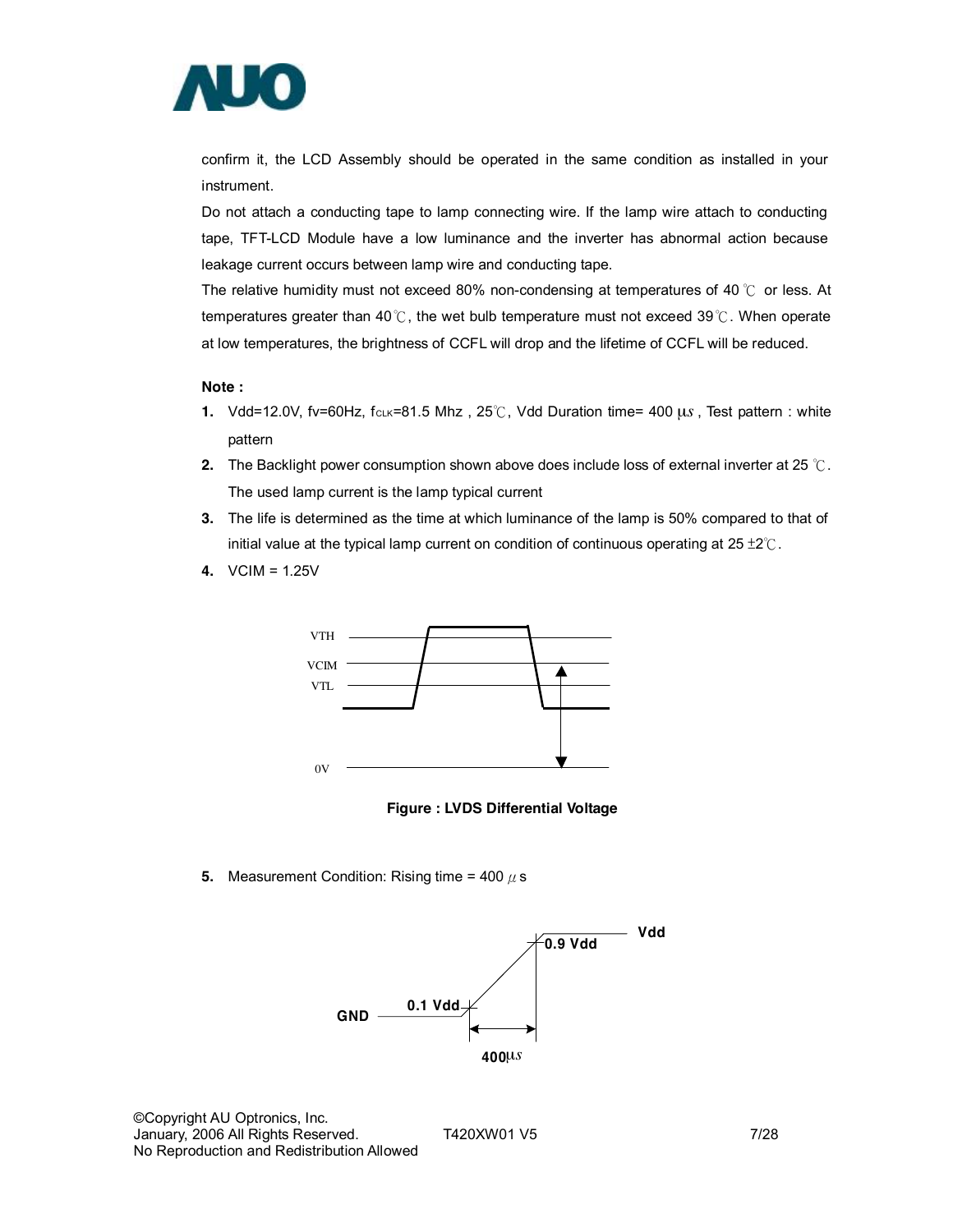

# **3-2 Interface Connections**

- **-** LCD connector: FI-X30SSL-HF (JAE) or equivalent
- **-** Mating connector: FI-30C2L (JAE) or equivalent

| Pin No         | Symbol             | Description                              | Note              |
|----------------|--------------------|------------------------------------------|-------------------|
| 1              | <b>VCC</b>         | +12V, DC, Regulated                      |                   |
| $\overline{c}$ | <b>VCC</b>         | +12V, DC, Regulated                      |                   |
| 3              | <b>VCC</b>         | +12V, DC, Regulated                      |                   |
| 4              | <b>VCC</b>         | +12V, DC, Regulated                      |                   |
| 5              | <b>GND</b>         | Ground and Signal Return                 |                   |
| 6              | <b>GND</b>         | Ground and Signal Return                 |                   |
| $\overline{7}$ | <b>GND</b>         | Ground and Signal Return                 |                   |
| 8              | <b>GND</b>         | Ground and Signal Return                 |                   |
| 9              | <b>LVDS Option</b> | Low/Open for Normal (NS), High for JEIDA | Default: NS mode  |
| 10             | Reserved           | Open or High                             | AUO internal test |
| 11             | <b>GND</b>         | Ground and Signal Return for LVDS        |                   |
| 12             | RXIN0-             | LVDS Channel 0 negative                  |                   |
| 13             | RXIN0+             | LVDS Channel 0 positive                  |                   |
| 14             | <b>GND</b>         | Ground and Signal Return for LVDS        |                   |
| 15             | RXIN1-             | LVDS Channel 1 negative                  |                   |
| 16             | RXIN1+             | LVDS Channel 1 positive                  |                   |
| 17             | <b>GND</b>         | Ground and Signal Return for LVDS        |                   |
| 18             | RXIN2-             | LVDS Channel 2 negative                  |                   |
| 19             | RXIN2+             | LVDS Channel 2 positive                  |                   |
| 20             | <b>GND</b>         | Ground and Signal Return for LVDS        |                   |
| 21             | RXCLKIN-           | LVDS Clock negative                      |                   |
| 22             | RXCLKIN+           | LVDS Clock positive                      |                   |
| 23             | <b>GND</b>         | Ground and Signal Return for LVDS        |                   |
| 24             | RXIN3-             | LVDS Channel 3 negative                  |                   |
| 25             | RXIN3+             | LVDS Channel 3 positive                  |                   |
| 26             | <b>GND</b>         | Ground and Signal Return for LVDS        |                   |
| 27             | Reserved           | Open or High                             | AUO internal test |
| 28             | Reserved           | Open or High                             | AUO internal test |
| 29             | <b>GND</b>         | Ground and Signal Return                 |                   |
| 30             | <b>GND</b>         | Ground and Signal Return                 |                   |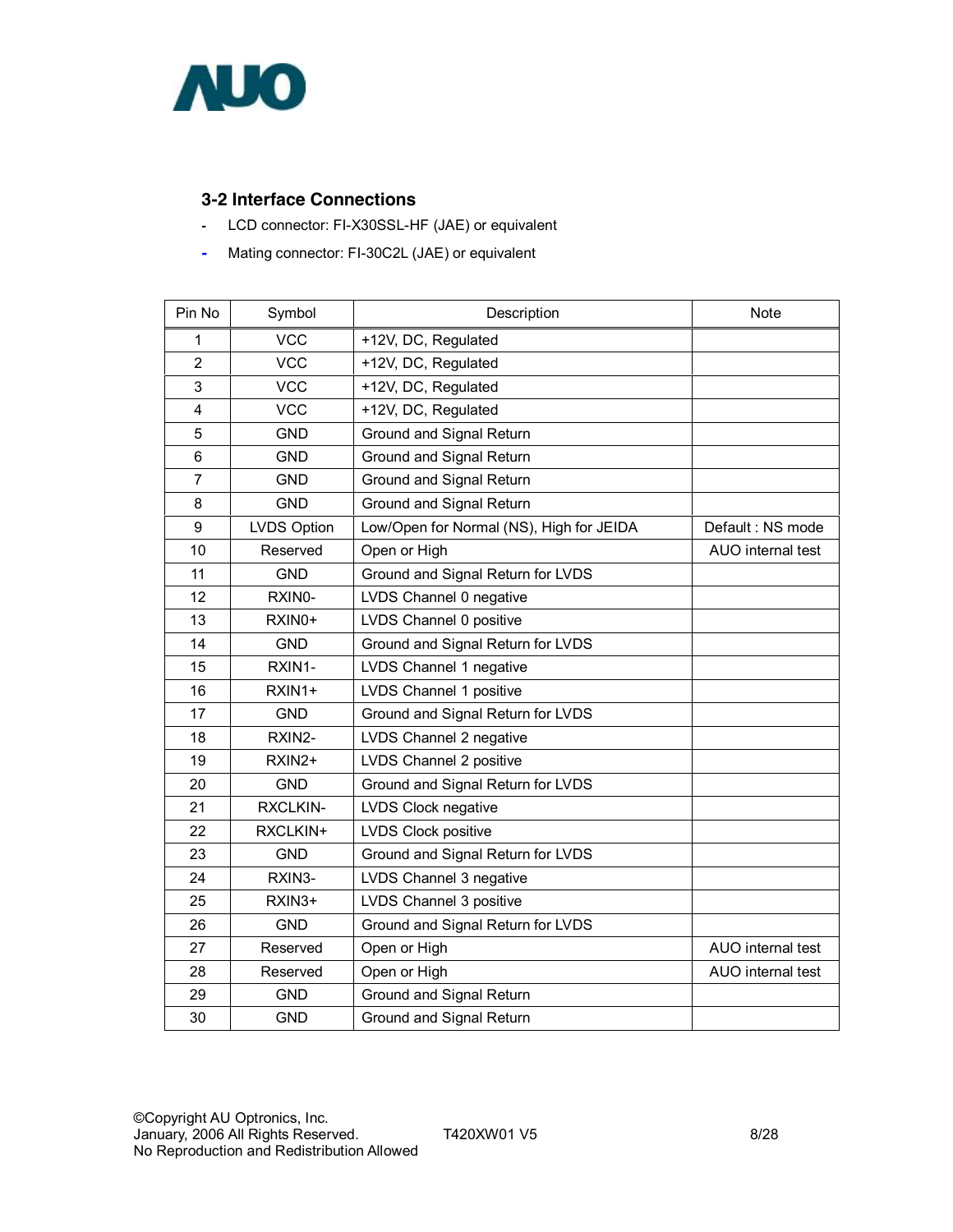

### **LVDS Option = High** ⇤ **JEIDA**



### **LVDS** Option = Low/Open Ł NS

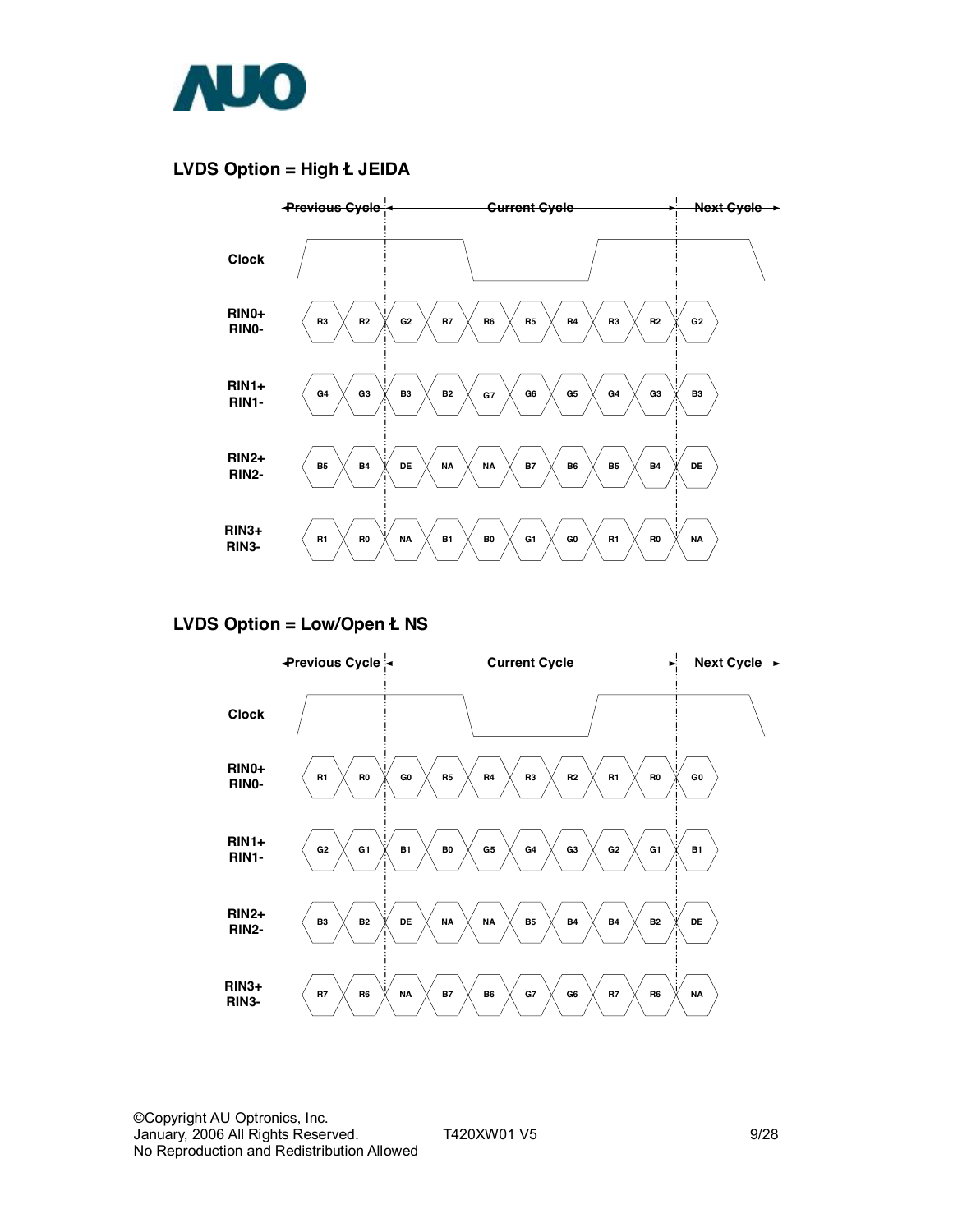

# **Backlight Connector Pin Configuration**

#### **1. Electrical specification**

| No             | <b>ITEM</b>                            | SYMBOL                   |            | <b>CONDITION</b>                          | <b>MIN</b>   | <b>TYP</b> | <b>MAX</b> | <b>UNIT</b>      | <b>Note</b>    |
|----------------|----------------------------------------|--------------------------|------------|-------------------------------------------|--------------|------------|------------|------------------|----------------|
| 1              | Input Voltage                          | <b>V<sub>DDB</sub></b>   |            |                                           | 22.8         | 24.0       | 26.4       | $V_{DC}$         |                |
| $\overline{2}$ | Input Current                          | <b>I</b> <sub>DDB</sub>  |            | $VDB=24V$<br>100% Brightness              | 6.0          | 6.3        | 6.8        | $A_{DC}$         | $\mathbf{1}$   |
| 3              | Input Power                            | P <sub>DB</sub>          |            | $VDB=24V$<br>100% Brightness              | $---$        | 156        | 204        | W                | $\mathbf{1}$   |
| $\overline{4}$ | Input inrush current                   | <b>IRUSH</b>             |            | $V_{\text{DDB}} = 24V$<br>100% Brightness | ---          |            | 9.5        | $A_{DC}$         | $\overline{2}$ |
| 5              | Output Frequency                       | $F_{BL}$                 |            | $VDB=24V$                                 | ---          | 36         | ---        | kHz              |                |
| 6              | <b>ON/OFF Control</b>                  | V <sub>BLON</sub>        | ON         | $VDB=24V$                                 | 2.0          | ---        | 3.3        | $V_{DC}$         |                |
|                | Voltage                                |                          | <b>OFF</b> | $VDB=24V$                                 | 0.0          | ---        | 0.8        | $V_{DC}$         |                |
| $\overline{7}$ | <b>ON/OFF Control</b><br>Current       | <b>I</b> BLON            |            | $V_{DDB} = 24V$                           | $\Omega$     |            | 2          | $mA_{DC}$        |                |
| 8              | <b>External PWM</b>                    | <b>EVPWM</b>             | <b>MAX</b> | ---                                       | 2.0          | ---        | 3.3        | $V_{DC}$         |                |
|                | Control Voltage                        |                          | <b>MIN</b> | ---                                       | $\Omega$     | $---$      | 0.8        | $V_{DC}$         |                |
| 9              | <b>External PWM</b>                    | <b>Elpwm</b>             | <b>MAX</b> | PWM=100%                                  | $\mathbf{0}$ | ---        | 2          | $mA_{DC}$        |                |
|                | <b>Control Current</b>                 |                          | <b>MIN</b> | PWM=30%                                   | $\Omega$     | ---        | 2          | mA <sub>DC</sub> |                |
| 10             | <b>External PWM Duty</b><br>Ratio      | <b>EDPWM</b>             |            |                                           | 30           |            | 100        | $\%$             |                |
| 11             | <b>External PWM</b><br>Frequency       | <b>EF</b> <sub>PWM</sub> |            |                                           | 150          | 180        | 300        | <b>Hz</b>        |                |
| 12             | <b>Internal PWM</b><br>Control Voltage | IV <sub>PWM</sub>        |            | $V_{DDB} = 24V$                           | $\mathbf{0}$ |            | 3.3        | $V_{DC}$         |                |

(Ta=25±5℃, Turn on for 45minutes)

Note 1 : ADIM=Open/1.6V; PDIM = Open/High

Note 2 : Duration = 20 ms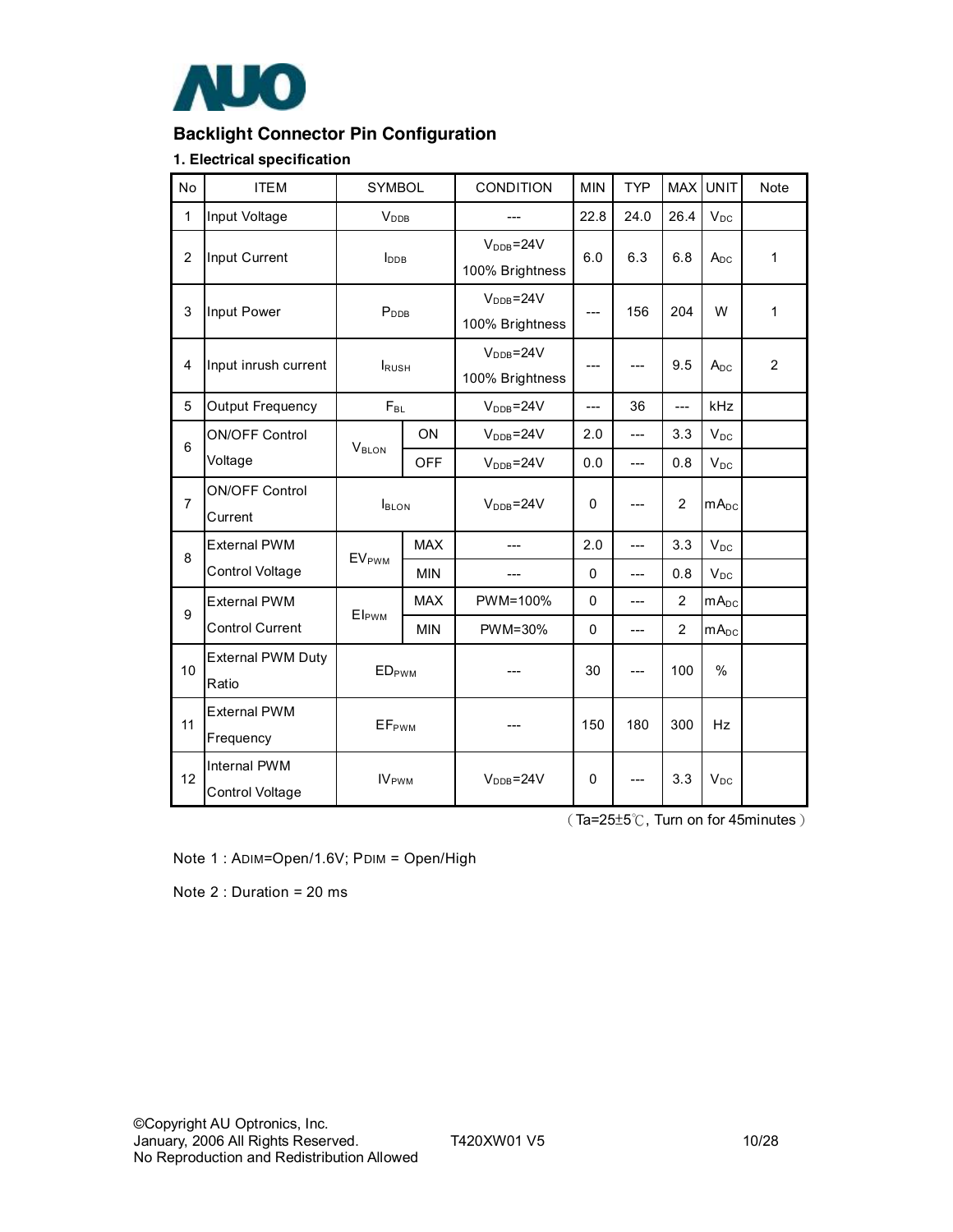

Master Board:

Connector 1: S14B-PH-SM3-TB(JST) or equivalent

| Pin No          | Symbol                                     | Description                                                                                                                      |
|-----------------|--------------------------------------------|----------------------------------------------------------------------------------------------------------------------------------|
| 1               | <b>V</b> <sub>DDB</sub>                    | Operating Voltage Supply, +24V DC regulated                                                                                      |
| $\overline{2}$  | <b>V</b> DDB                               | Operating Voltage Supply, +24V DC regulated                                                                                      |
| 3               | <b>VDDB</b>                                | Operating Voltage Supply, +24V DC regulated                                                                                      |
| 4               | <b>VDDB</b>                                | Operating Voltage Supply, +24V DC regulated                                                                                      |
| 5               | <b>VDDB</b>                                | Operating Voltage Supply, +24V DC regulated                                                                                      |
| 6               | <b>BLGND</b>                               | Ground and Current Return                                                                                                        |
| $\overline{7}$  | <b>BLGND</b>                               | Ground and Current Return                                                                                                        |
| 8               | <b>BLGND</b>                               | Ground and Current Return                                                                                                        |
| 9               | <b>BLGND</b>                               | Ground and Current Return                                                                                                        |
| 10              | <b>BLGND</b>                               | Ground and Current Return                                                                                                        |
| 11              | Reserve                                    | Open                                                                                                                             |
| 12 <sup>°</sup> | <b>VBLON</b>                               | BL On-Off: Open/High (3.3V) for BL On as default                                                                                 |
| 13              | $PDM^{(2)}$                                | External PWM (AC Signal Control Duty);<br>Internal PWM (DC Power Control Duty, 0~3.3V);<br>Open/High (+3.3V, 100% Duty) for 100% |
| 14              | <b>P</b> DIM<br>Selection <sup>(3,4)</sup> | GND: External PWM dimming;<br>Open/High (3.3V): Internal PWM dimming.                                                            |

- Note (1) PDIM is PWM duty control input for +3.3V TTL level signal or DC voltage by Pin 14 input. This input signal is (a) continuous pulse signal with +3.3V, TTL level signal spec, or (b) DC power with 0~3.3V. If this is Open or +3.3V, 100% duty (i.e. +3.3V, DC level), back light should perform 100% luminance. Duty ratio of this input signal should be proportional relationship in certain range of control without any kind of inherent side effect like waterfall effect on screen. Guaranteed duty range and dimming ratio should be specified with supplementary measurement result.
- Note (2) Pin 14 is the selection pin for PWM control method; if this pin is connected to GND, PDIM input of Pin 13 should have logic level duty signal for PWM control. If this is set to High or Open, Pin 13 should have DC level signal therefore the Inverter should have Saw Tooth Wave Generator to generate internal PWM signal. Default setting is "Not Connected", Pin 13 of PWM control should have DC Level signal for PWM.
- Note (3) Pin 14 selection vs. Pin 13 control function table:

|                           | <b>Pin 13</b><br>Default: Open/High: 100%       |
|---------------------------|-------------------------------------------------|
| Pin $14 =$ GND            | <b>External PWM</b><br>(AC Signal Control Duty) |
| <b>Pin 14 = Open/High</b> | Internal PWM<br>(DC Power Control Duty)         |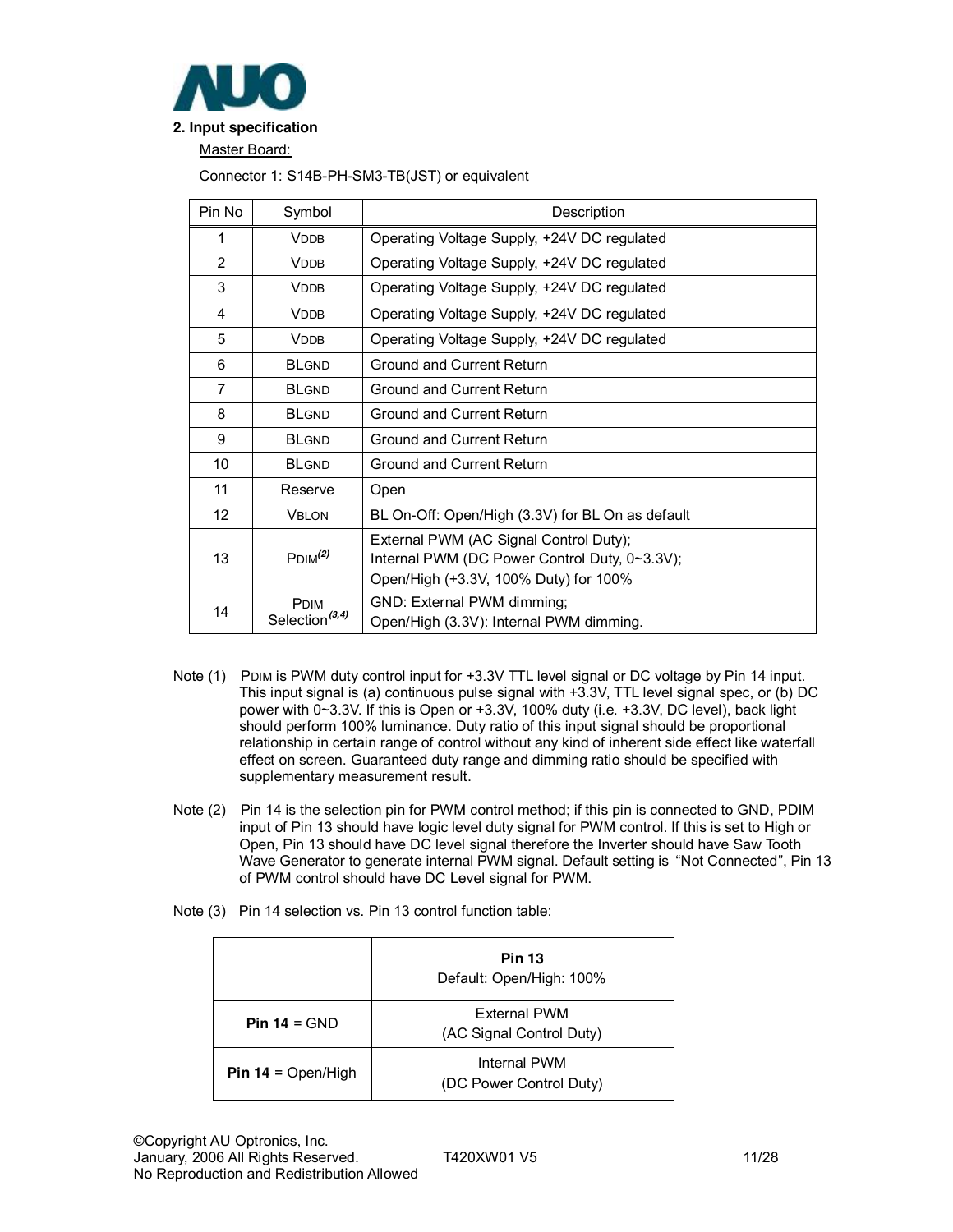

# **3-3 Signal Timing Specifications**

This is the signal timing required at the input of the User connector. All of the interface signal timing should be satisfied with the following specifications for it 's proper operation.

Timing Table (DE only Mode)

Vertical Frequency Range A (60Hz)

| Signal                    | Item      | Symbol     | Min   | <b>Type</b> | Max   | Unit        |
|---------------------------|-----------|------------|-------|-------------|-------|-------------|
|                           | Period    | Tv         | 789   |             | 822   | Th          |
|                           | Active    | Tdisp (v)  |       | 768         |       | Th          |
| <b>Vertical Section</b>   | Blanking  | Tblk $(v)$ | 21    |             | 54    | Th          |
|                           | Period    | Th         | 1414  |             | 1722  | <b>Tclk</b> |
|                           | Active    | Tdisp (h)  |       | 1366        |       | <b>Tclk</b> |
| <b>Horizontal Section</b> | Blanking  | Tblk (h)   | 48    |             | 356   | <b>Tclk</b> |
| Clock                     | Period    | <b>CLK</b> | 11.36 |             | 15.38 | ns          |
|                           | Frequency | Freq       | 65    |             | 88    | MHz         |
| <b>Vertical Frequency</b> | Frequency | Vs         | 58    | 60          | 62    | <b>Hz</b>   |
| Horizntal Frequency       | Frequency | Hs         | 45.76 |             | 50.96 | <b>KHz</b>  |

Vertical Frequency Range B (50Hz)

| Signal                    | Item            | Symbol     | Min   | <b>Type</b> | Max   | Unit        |
|---------------------------|-----------------|------------|-------|-------------|-------|-------------|
|                           | Period          | Tv         | 789   |             | 822   | Th          |
|                           | Active          | Tdisp (v)  |       | 768         |       | Th          |
| <b>Vertical Section</b>   | <b>Blanking</b> | Tblk $(v)$ | 21    |             | 54    | Th          |
|                           | Period          | Th         | 1414  |             | 1722  | <b>Tclk</b> |
|                           | Active          | Tdisp (h)  |       | 1366        |       | <b>Tclk</b> |
| <b>Horizontal Section</b> | <b>Blanking</b> | Tblk (h)   | 48    |             | 356   | Tclk        |
| Clock                     | Period          | <b>CLK</b> | 13.51 |             | 18.52 | ns          |
|                           | Frequency       | Freg       | 54    |             | 74    | <b>MHz</b>  |
| <b>Vertical Frequency</b> | Frequency       | Vs         | 48    | 50          | 52    | <b>Hz</b>   |
| Horizntal Frequency       | Frequency       | Hs         | 37.87 |             | 42.74 | <b>KHz</b>  |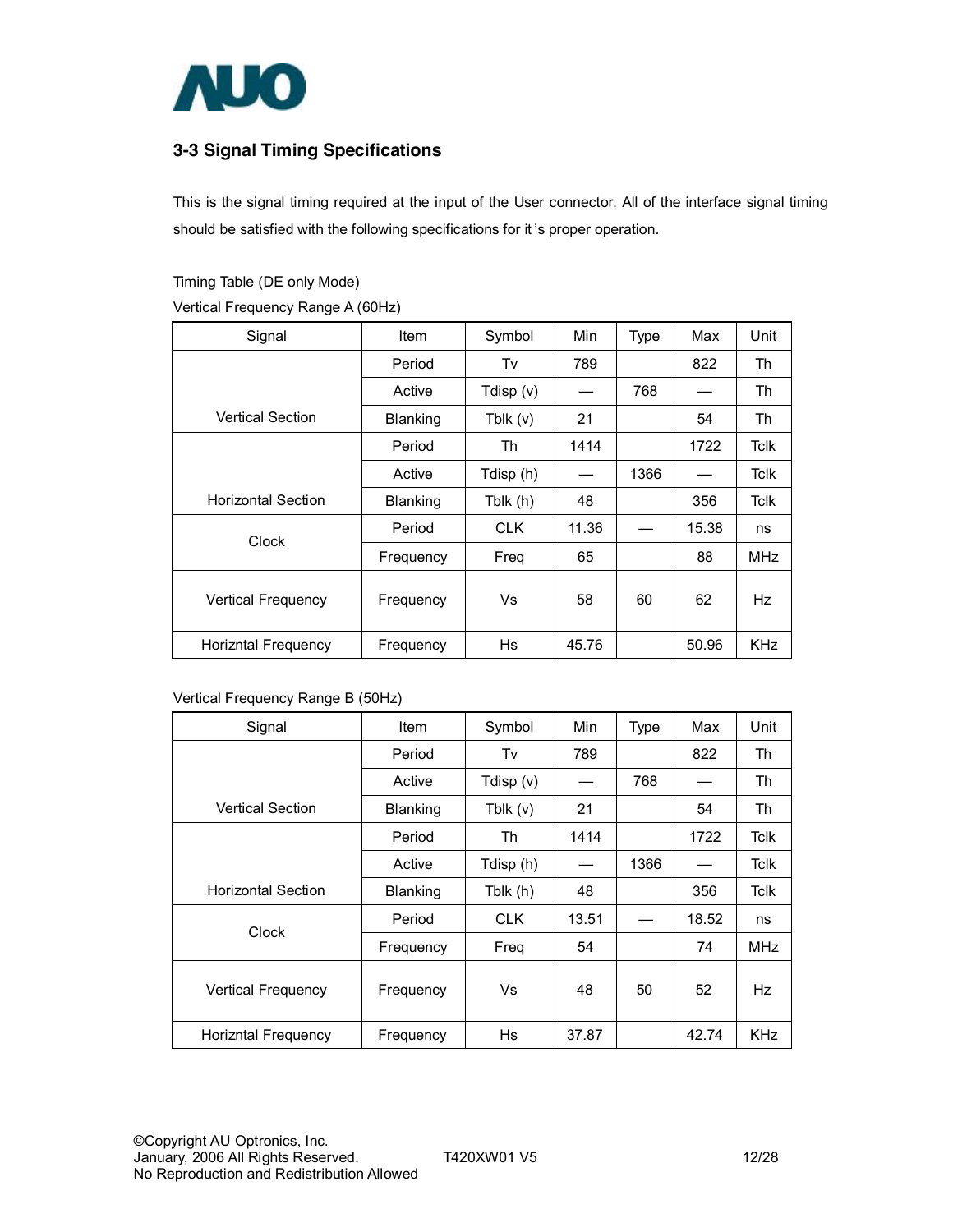

# **3-4 Signal Timing Waveforms**



©Copyright AU Optronics, Inc. January, 2006 All Rights Reserved. T420XW01 V5 13/28 No Reproduction and Redistribution Allowed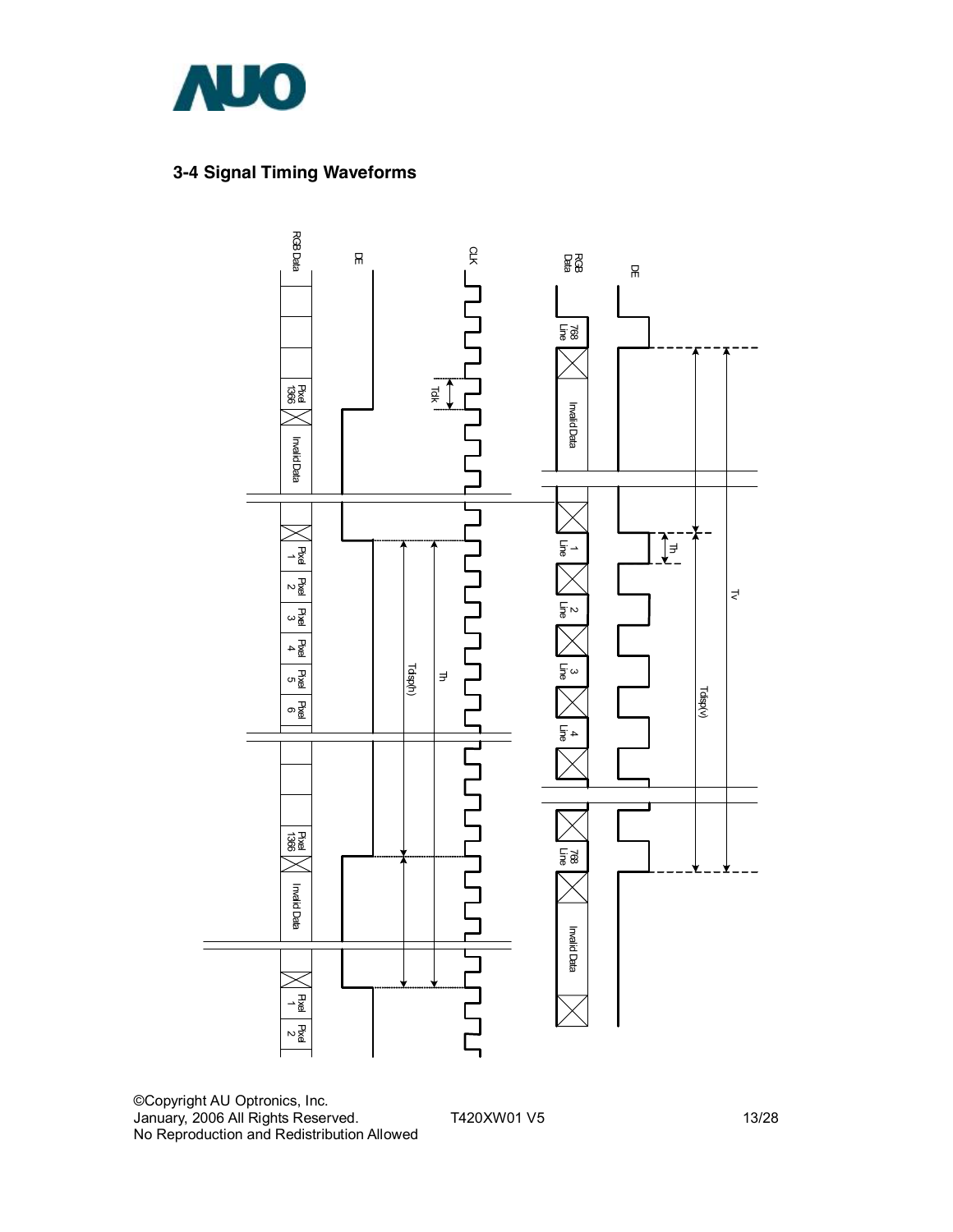

# **3-5 Color Input Data Reference**

The brightness of each primary color (red, green and blue) is based on the 8 bit gray scale data input for the color; the higher the binary input, the brighter the color. The table below provides a reference for color versus data input.

|              |                   |                | Input Color Data |                |                |                |                        |                       |             |              |                |             |                  |             |                |             |              |                |              |                     |             |                |             |             |              |
|--------------|-------------------|----------------|------------------|----------------|----------------|----------------|------------------------|-----------------------|-------------|--------------|----------------|-------------|------------------|-------------|----------------|-------------|--------------|----------------|--------------|---------------------|-------------|----------------|-------------|-------------|--------------|
| Color        |                   | <b>RED</b>     |                  |                |                | <b>GREEN</b>   |                        |                       |             | <b>BLUE</b>  |                |             |                  |             |                |             |              |                |              |                     |             |                |             |             |              |
|              |                   | <b>MSB</b>     |                  |                |                |                |                        |                       | <b>LSB</b>  | <b>MSB</b>   |                |             |                  |             |                |             | <b>LSB</b>   | <b>MSB</b>     |              |                     |             |                |             |             | <b>LSB</b>   |
|              |                   | R7             | R <sub>6</sub>   | R <sub>5</sub> | R <sub>4</sub> | R <sub>3</sub> |                        |                       | R2 R1 R0 G7 |              | G <sub>6</sub> |             | G5 G4            |             | G3 G2 G1 G0 B7 |             |              |                | <b>B6 B5</b> |                     | <b>B4</b>   | B <sub>3</sub> | <b>B2</b>   | $B1$ $B0$   |              |
|              | <b>Black</b>      | 0              | 0                | $\mathbf 0$    | 0              | 0              | $\Omega$               | $\mathbf 0$           | 0           | $\mathbf 0$  | 0              | $\mathbf 0$ | 0                | 0           | 0              | $\mathbf 0$ | 0            | 0              | $\mathbf{0}$ | 0                   | $\mathbf 0$ | 0              | 0           | 0           | $\mathbf 0$  |
|              | Red(255)          | $\mathbf{1}$   | 1                | 1              | 1              | 1              | į<br>$\mathbf{1}$<br>İ | $\mathbf 1$           | 1           | $\mathbf 0$  | $\mathbf 0$    | $\mathbf 0$ | $\mathbf 0$      | 0           | 0              | 0           | 0            | $\mathbf 0$    | $\pmb{0}$    | 0                   | 0           | $\mathbf 0$    | 0           | $\mathbf 0$ | $\mathbf 0$  |
|              | Green(255)        | $\mathbf 0$    | $\mathbf 0$      | 0              | $\pmb{0}$      | $\mathbf 0$    | $\mathbf 0$            | $\mathbf 0$           | 0           | 1            | 1              | 1           | 1                | 1           | 1              | 1           | 1            | $\mathbf 0$    | 0            | $\mathbf 0$         | 0           | $\mathbf 0$    | 0           | 0           | 0            |
| <b>Basic</b> | <b>Blue(255)</b>  | $\mathbf 0$    | 0                | $\mathbf 0$    | 0              | 0              | 0                      | $\mathbf 0$           | 0           | 0            | $\mathbf 0$    | 0           | 0                | 0           | 0              | $\mathbf 0$ | 0            | 1              | 1            | 1                   | 1           | 1              | 1           | 1           | 1            |
| Color        | Cyan              | 0              | 0                | $\mathbf 0$    | 0              | $\mathbf 0$    | 0                      | $\mathbf 0$           | 0           | $\mathbf{1}$ | 1              | 1           | 1                | 1           | 1              | 1           | 1            | 1              | $\mathbf{1}$ | 1                   | 1           | 1              | 1           | 1           | 1            |
|              | Magenta           | $\mathbf{1}$   | $\mathbf{1}$     | 1              | 1              | 1              | Ī<br>Î<br>1            | $\mathbf{1}$          | 1           | $\mathsf 0$  | $\mathbf 0$    | 0<br>Î      | $\pmb{0}$        | $\pmb{0}$   | $\mathbf 0$    | $\mathsf 0$ | $\mathbf 0$  | 1              | $\mathbf{1}$ | 1                   | 1           | 1              | 1           | 1           | $\mathbf{1}$ |
|              | Yellow            | $\overline{1}$ | 1                | 1              | 1              | 1              | 1                      | 1                     | 1           | 1            | 1              | 1           | 1                | 1           | 1              | 1           | 1            | $\mathbf 0$    | $\mathbf 0$  | $\mathsf 0$         | 0           | 0              | 0           | $\mathbf 0$ | 0            |
|              | White             | 1              | 1                | $\mathbf 1$    | 1              | 1              | $\mathbf 1$            | 1                     | 1           | 1            | 1              | 1           | 1                | 1           | 1              | 1           | 1            | 1              | $\mathbf{1}$ | $\mathbf{1}$        | 1           | 1              | 1           | 1           | 1            |
|              | RED(000)          | 0              | 0                | $\mathbf 0$    | 0              | 0              | $\mathbf 0$            | $\mathbf 0$           | 0           | $\mathbf 0$  | $\mathbf 0$    | $\mathbf 0$ | 0                | 0           | 0              | $\mathbf 0$ | $\mathbf 0$  | $\mathbf 0$    | 0            | $\mathbf 0$         | 0           | 0              | $\mathbf 0$ | 0           | $\mathbf 0$  |
|              | RED(001)          | 0              | 0                | $\mathbf 0$    | 0              | $\mathbf 0$    | $\mathbf 0$            | $\mathbf 0$           | 1           | $\mathbf 0$  | 0              | $\mathbf 0$ | 0                | 0           | 0              | 0           | $\mathbf 0$  | $\mathbf 0$    | $\mathbf 0$  | 0                   | 0           | 0              | 0           | 0           | $\mathbf 0$  |
| <b>RED</b>   |                   |                |                  |                |                |                |                        |                       |             |              |                |             |                  |             |                |             |              |                |              |                     |             |                |             |             |              |
|              | <b>RED(254)</b>   | $\mathbf{1}$   | 1                | 1              | 1              | 1              | 1                      | $\mathbf{1}$          | $\mathbf 0$ | $\mathbf 0$  | $\mathbf 0$    | $\mathbf 0$ | $\mathbf 0$      | $\mathbf 0$ | $\mathbf 0$    | $\mathbf 0$ | $\mathbf 0$  | $\mathbf 0$    | $\mathbf 0$  | $\mathbf 0$         | $\mathbf 0$ | $\overline{0}$ | $\mathbf 0$ | 0           | $\mathbf 0$  |
|              | <b>RED(255)</b>   | $\mathbf{1}$   | $\mathbf{1}$     | $\mathbf{1}$   | $\mathbf{1}$   | $\mathbf 1$    | 1<br>Ī                 | $\mathbf 1$           | 1           | $\pmb{0}$    | $\mathbf 0$    | $\mathsf 0$ | $\boldsymbol{0}$ | $\mathbf 0$ | $\mathbf 0$    | $\mathsf 0$ | $\mathbf 0$  | 0              | $\mathbf 0$  | $\mathbf 0$         | $\mathsf 0$ | $\pmb{0}$      | $\pmb{0}$   | $\pmb{0}$   | $\pmb{0}$    |
|              | GREEN(000)        | $\mathbf 0$    | 0                | $\mathbf 0$    | $\pmb{0}$      | 0              | 0                      | $\mathbf 0$           | 0           | 0            | $\mathbf 0$    | $\mathbf 0$ | 0                | $\pmb{0}$   | 0              | $\mathbf 0$ | $\mathbf 0$  | $\mathbf 0$    | 0            | $\mathsf{O}\xspace$ | 0           | 0              | 0           | $\mathbf 0$ | $\pmb{0}$    |
|              | GREEN(001)        | $\Omega$       | 0                | 0              | 0              | 0              | $\Omega$               | $\mathbf 0$           | 0           | $\mathbf{0}$ | $\Omega$       | $\Omega$    | 0                | 0           | 0              | 0           | 1            | $\mathbf 0$    | $\Omega$     | 0                   | 0           | $\Omega$       | $\Omega$    | 0           | $\Omega$     |
| GREEN        |                   |                |                  |                |                |                |                        |                       |             |              |                |             |                  |             |                |             |              |                |              |                     |             |                |             |             |              |
|              | <b>GREEN(254)</b> | $\pmb{0}$      | $\mathbf 0$      | 0              | 0              | 0              | $\mathbf 0$            | Î<br>$\boldsymbol{0}$ | $\mathbf 0$ | 1            | 1              | 1<br>Ī      | $\mathbf{1}$     | 1           | $\mathbf 1$    | 1<br>Ī      | 0            | 0              | $\mathbf 0$  | 0                   | $\mathbf 0$ | $\pmb{0}$<br>İ | $\pmb{0}$   | $\mathbf 0$ | $\mathbf 0$  |
|              | <b>GREEN(255)</b> | $\mathbf 0$    | $\mathbf 0$      | $\mathbf 0$    | 0              | 0              | $\mathbf 0$            | $\mathbf 0$           | 0           | $\mathbf{1}$ | 1              | 1           | 1                | 1           | 1              | 1           | 1            | $\mathbf 0$    | $\mathbf{0}$ | $\mathbf 0$         | 0           | $\pmb{0}$      | 0           | 0           | 0            |
|              | <b>BLUE(000)</b>  | 0              | 0                | $\mathbf 0$    | 0              | 0              | 0                      | $\mathbf 0$           | 0           | 0            | $\mathbf 0$    | 0           | 0                | 0           | 0              | $\mathbf 0$ | 0            | $\mathbf 0$    | 0            | 0                   | 0           | 0              | 0           | 0           | $\mathbf 0$  |
|              | <b>BLUE(001)</b>  | $\mathbf 0$    | 0                | $\mathbf 0$    | 0              | $\mathbf 0$    | $\mathbf 0$            | $\mathbf 0$           | 0           | $\mathbf 0$  | $\mathbf 0$    | $\mathbf 0$ | 0                | 0           | $\mathbf 0$    | $\mathbf 0$ | $\mathbf 0$  | $\overline{0}$ | $\Omega$     | $\overline{0}$      | 0           | 0              | $\mathbf 0$ | $\mathbf 0$ | $\mathbf 1$  |
| <b>BLUE</b>  | -------           |                |                  |                |                |                |                        |                       |             |              |                |             |                  |             |                |             |              |                |              |                     |             |                |             |             |              |
|              | <b>BLUE(254)</b>  | $\mathbf{0}$   | $\mathbf{0}$     | $\mathbf{0}$   | 0              | 0              | $\mathbf 0$            | $\mathbf{0}$          | $\mathbf 0$ | $\mathbf{0}$ | $\Omega$       | $\mathbf 0$ | $\mathbf 0$      | $\mathbf 0$ | $\Omega$       | $\mathbf 0$ | $\mathbf{0}$ | 1              | 1            | $\mathbf 1$         | 1           | 1              | 1           | 1           | $\Omega$     |
|              | <b>BLUE(255)</b>  | 0              | 0                | 0              | 0              | 0              | 0                      | $\mathbf 0$           | 0           | $\mathbf 0$  | 0              | $\mathbf 0$ | 0                | 0           | $\mathbf 0$    | 0           | 0            | 1              | 1            | 1                   | 1           | 1              | 1           | 1           | 1            |

# COLOR DATA REFERENCE

©Copyright AU Optronics, Inc. January, 2006 All Rights Reserved. T420XW01 V5 14/28 No Reproduction and Redistribution Allowed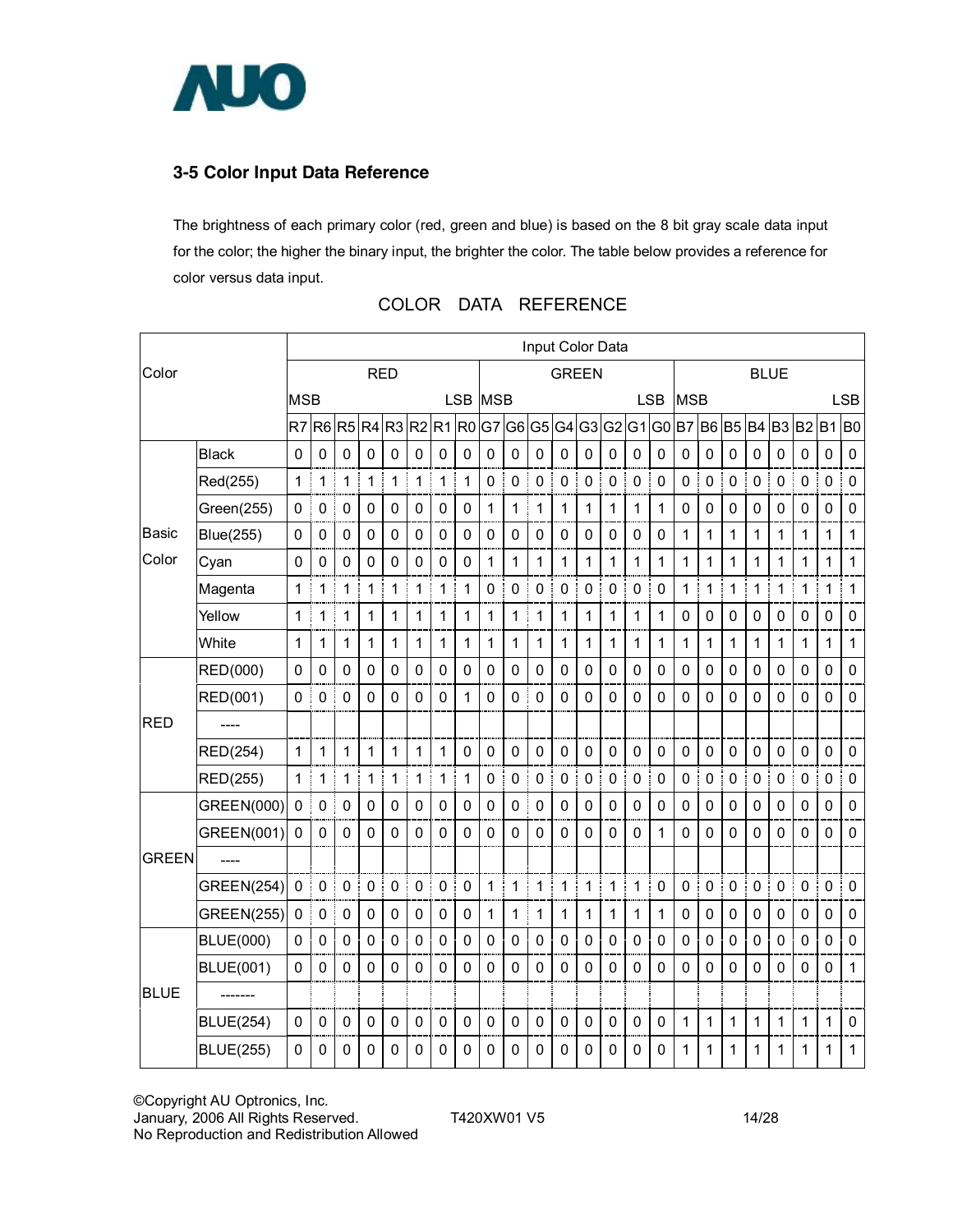

### **3-6 Power Sequence**

#### **1. Power sequence of panel**



|           |               | Units                    |       |    |
|-----------|---------------|--------------------------|-------|----|
| Parameter | Min.          | Typ.                     | Max.  |    |
| t1        | 400           | ٠                        | 20000 | us |
| t2        | 20            | ٠                        | 50    | ms |
| t3        | 700 or (200)* | -                        | -     | ms |
| t4        | 200           | ٠                        |       | ms |
| t5        |               | $\overline{\phantom{a}}$ | 50    | ms |
| t6        | 0.47          | -                        | 30    | ms |
| t7        | 1.0           | $\overline{\phantom{a}}$ | -     | s  |

\* : If t3=200ms, input black signal till 700ms from system is necessary. In case of t3<200ms, the abnormal display will be happened. But it will not damage timing controller.

Apply the lamp voltage within the LCD operating range. When the backlight turns on before the LCD operation or the LCD turns off before the backlight turns off, the display may momentarily become abnormal.

**Caution :** The above on/off sequence should be applied to avoid abnormal function in the display. In case of handling, make sure to turn off the power when you plug the cable into the input connector or pull the cable out of the connector.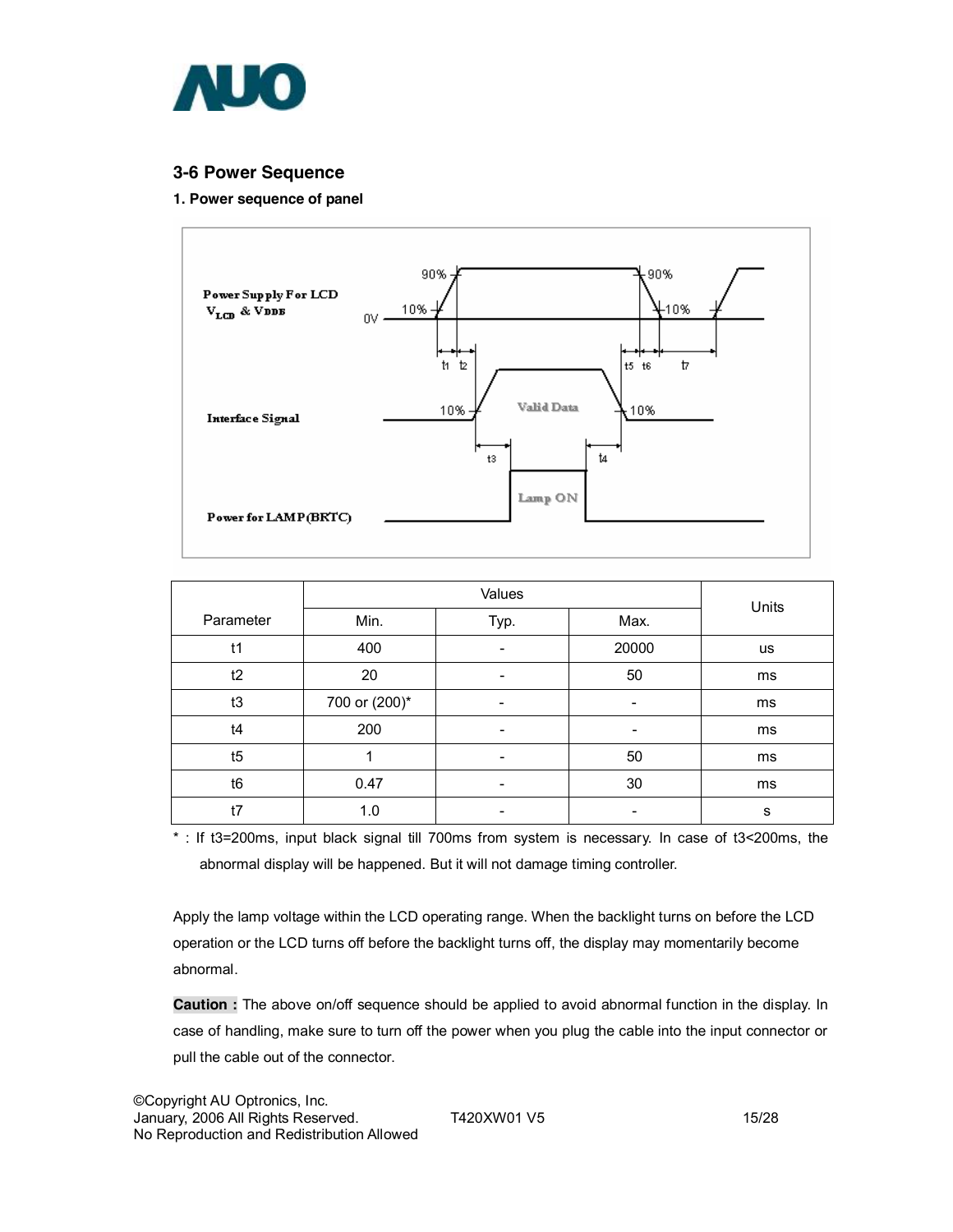

#### **2. Power sequence of inverter**





| Parameter      |      | Units |      |    |
|----------------|------|-------|------|----|
|                | Min. | Typ.  | Max. |    |
| T1             | 20   |       | -    | ms |
| T2             | 50   | ٠     | -    | ms |
| T <sub>3</sub> | U    |       | -    | ms |
| T4             |      | -     | ۰    | ms |
| T5             | 0    |       | -    | ms |
| T6             |      |       | 10   | ms |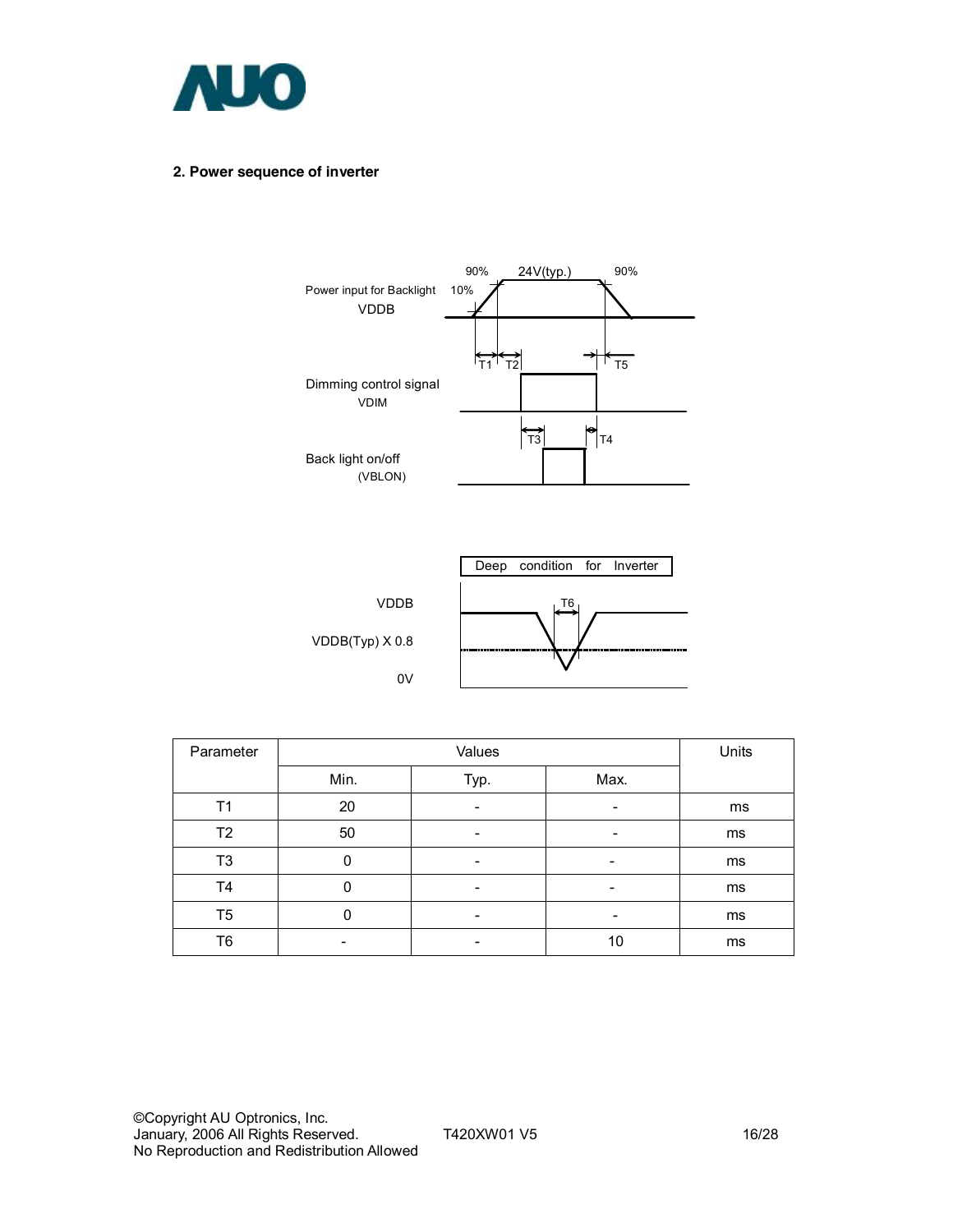

# **4. Optical Specification**

Optical characteristics are determined after the unit has been 'ON' and stable for approximately 60 minutes in a dark environment at 25℃. The values specified are at an approximate distance 50cm from the LCD surface at a viewing angle of  $\Phi$  and  $\theta$  equal to 0°.



#### **Fig.4-1 Optical measurement equipment and method**

| <b>Parameter</b>                       | <b>Symbol</b>               |                         |                                  | <b>Values</b> |       | <b>Units</b>    | <b>Notes</b>      |                    |  |
|----------------------------------------|-----------------------------|-------------------------|----------------------------------|---------------|-------|-----------------|-------------------|--------------------|--|
|                                        |                             |                         | Min.                             | Typ.          | Max.  |                 |                   |                    |  |
| <b>Contrast Ratio</b>                  | <b>CR</b>                   |                         | 1000                             | 1500          |       |                 | 1                 |                    |  |
| Surface Luminance, white               | <b>LWH</b>                  |                         | 400                              | 500           |       | $\text{cd/m}^2$ | $\overline{2}$    |                    |  |
| Luminance Variation                    |                             | 5p<br>$\delta$ white    |                                  |               |       | 1.3             |                   | 3                  |  |
| Response Time (Average)                |                             | T $\gamma$              |                                  |               | 8     |                 | ms                | 4,5 (Gray to Gray) |  |
|                                        | Rise Time                   | Tr                      |                                  |               | 15    |                 | ms                | 4                  |  |
|                                        | Decay Time                  | <b>Tf</b>               |                                  |               | 5     |                 | ms                | 4                  |  |
| <b>Color Coordinates</b>               |                             |                         |                                  |               |       |                 |                   |                    |  |
|                                        | <b>RED</b>                  | $R_X$                   |                                  |               | 0.640 |                 |                   |                    |  |
|                                        | <b>GREEN</b><br><b>BLUE</b> |                         | $R_Y$<br>$G_X$<br>$G_Y$<br>$B_X$ |               | 0.330 | $Typ.+0.03$     |                   |                    |  |
|                                        |                             |                         |                                  |               | 0.290 |                 |                   |                    |  |
|                                        |                             |                         |                                  |               | 0.600 |                 |                   |                    |  |
|                                        |                             |                         |                                  |               | 0.150 |                 |                   |                    |  |
| <b>WHITE</b>                           |                             | $B_Y$<br>$W_X$<br>$W_Y$ |                                  |               | 0.060 |                 |                   |                    |  |
|                                        |                             |                         |                                  |               | 0.280 |                 |                   |                    |  |
|                                        |                             |                         |                                  |               | 0.290 |                 |                   |                    |  |
| <b>Viewing Angle</b>                   |                             |                         |                                  |               |       |                 | Contrast Ratio>10 |                    |  |
| x axis, right( $\varphi = 0^{\circ}$ ) | $\theta$ r                  |                         |                                  | 89            |       | Degree          | 6                 |                    |  |
| x axis, left( $\varphi$ =180°)         | $\theta_1$                  |                         |                                  | 89            |       |                 |                   |                    |  |
| y axis, up( $\varphi$ =90°)            | $\theta$ u                  |                         |                                  | 89            |       |                 |                   |                    |  |
| y axis, down ( $\varphi = 0^{\circ}$ ) | $\theta$ <sub>d</sub>       |                         |                                  | 89            |       |                 |                   |                    |  |

©Copyright AU Optronics, Inc. January, 2006 All Rights Reserved. T420XW01 V5 17/28 No Reproduction and Redistribution Allowed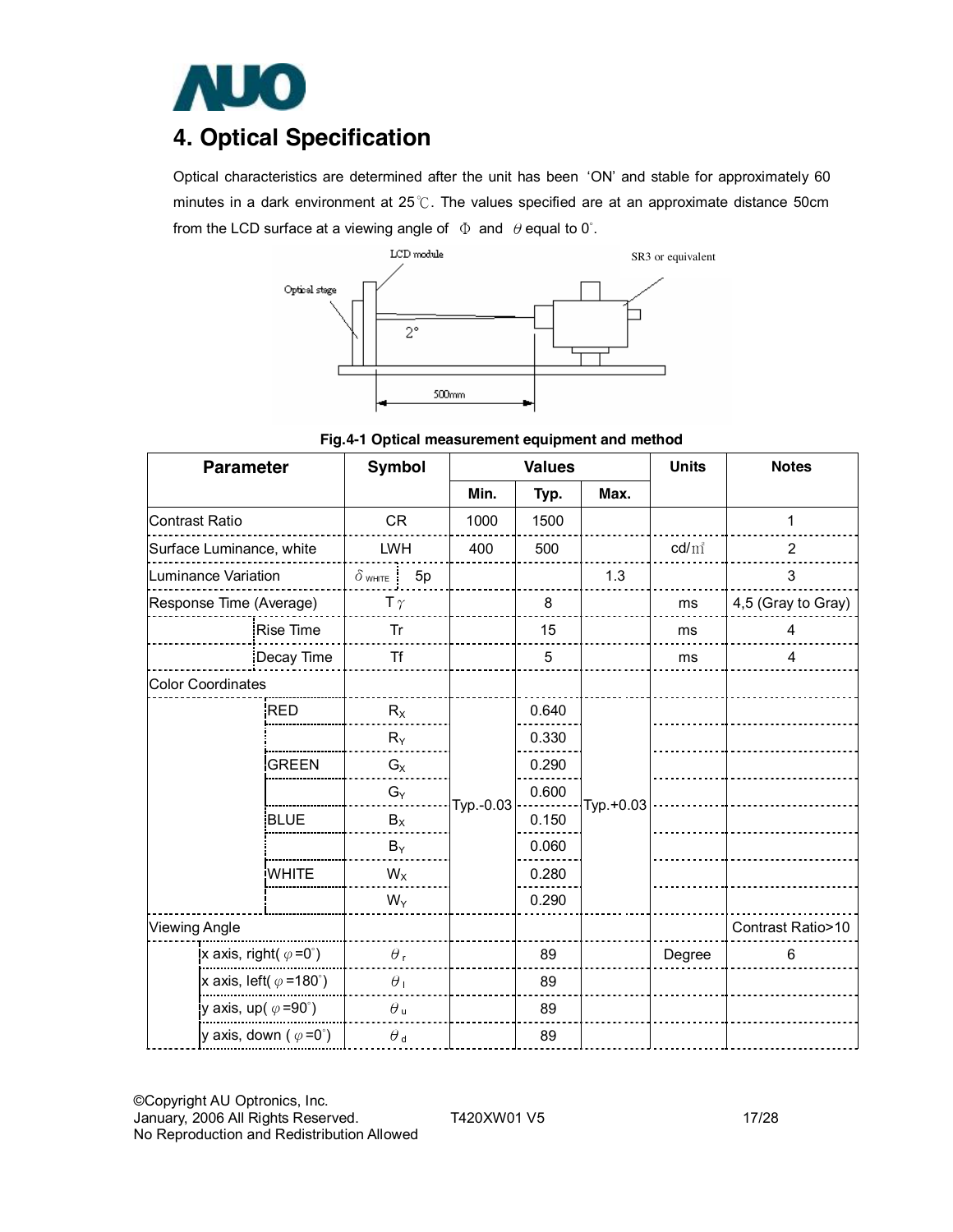

Note:

1. Contrast Ratio (CR) is defined mathematically as:

Contrast ratio (CR)= Brightness on the "white" state<br>Brightness on the "black" state

2. Surface luminance is luminance value at point 1 across the LCD surface 50cm from the surface with all pixels displaying white. From more information see Fig. 4-2. When  $V$  DDB = 24V, IDDB = 6.3A.  $L_{WH}$ = $L_{on1}$ , Where  $L_{on1}$  is the luminance with all pixels displaying white at center 1 location.



**Fig.4-2 Optical measurement point** 

- 3. The variation in surface luminance,  $\delta$  w<sub>HITE</sub> is defined under 100% brightness as:  $\delta$  white(5P)=Maximum(L<sub>on1</sub>, L<sub>on2</sub>,...,L<sub>on5</sub>)/Minimum(L<sub>on1</sub>, L<sub>on2</sub>,...L<sub>on5</sub>)
- 4. Response time is the time required for the display to transition from white(L255) to black(L0) (Decay Time,  $Tr_D=Tr$ ) and from black(L0) to white(L255) (Rise Time,  $Tr_R=Tr$ ). For additional information see Fig. 4-3.

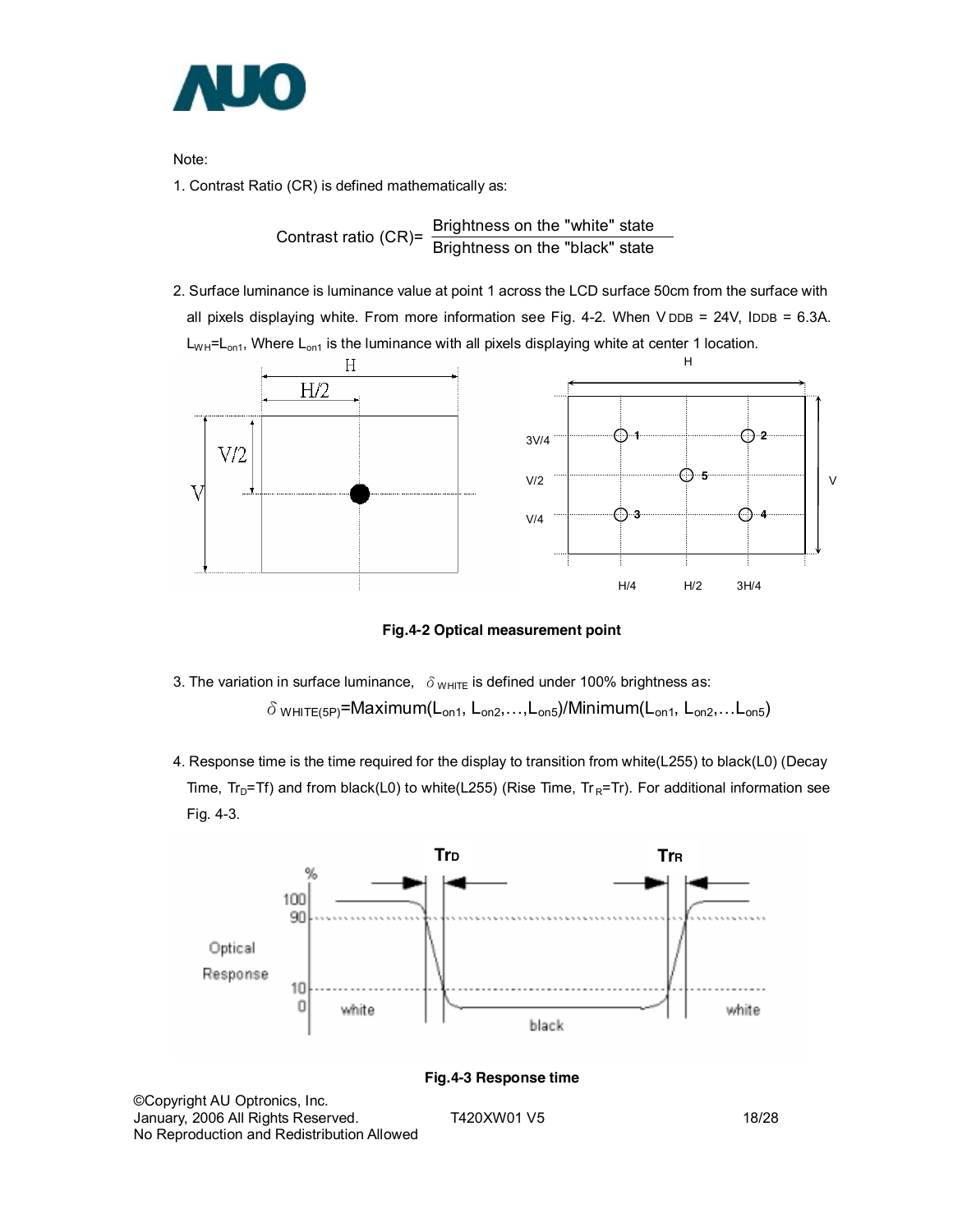

5. The response time is defined as the following figure and shall be measured by switching the input signal among 0%, 25%, 50%, 75%, 100% luminance. For additional information see Fig. 4-4.



**Fig.4-4 Response time** 

6. Viewing angle is the angle at which the contrast ratio is greater than 10. The angles are determined for the horizontal or x axis and the vertical or y axis with respect to the z axis which is normal to the LCD surface. For more information see Fig. 4-5. (Optical measurement by SR3)



**Fig.4-5 Viewing Angle Definition**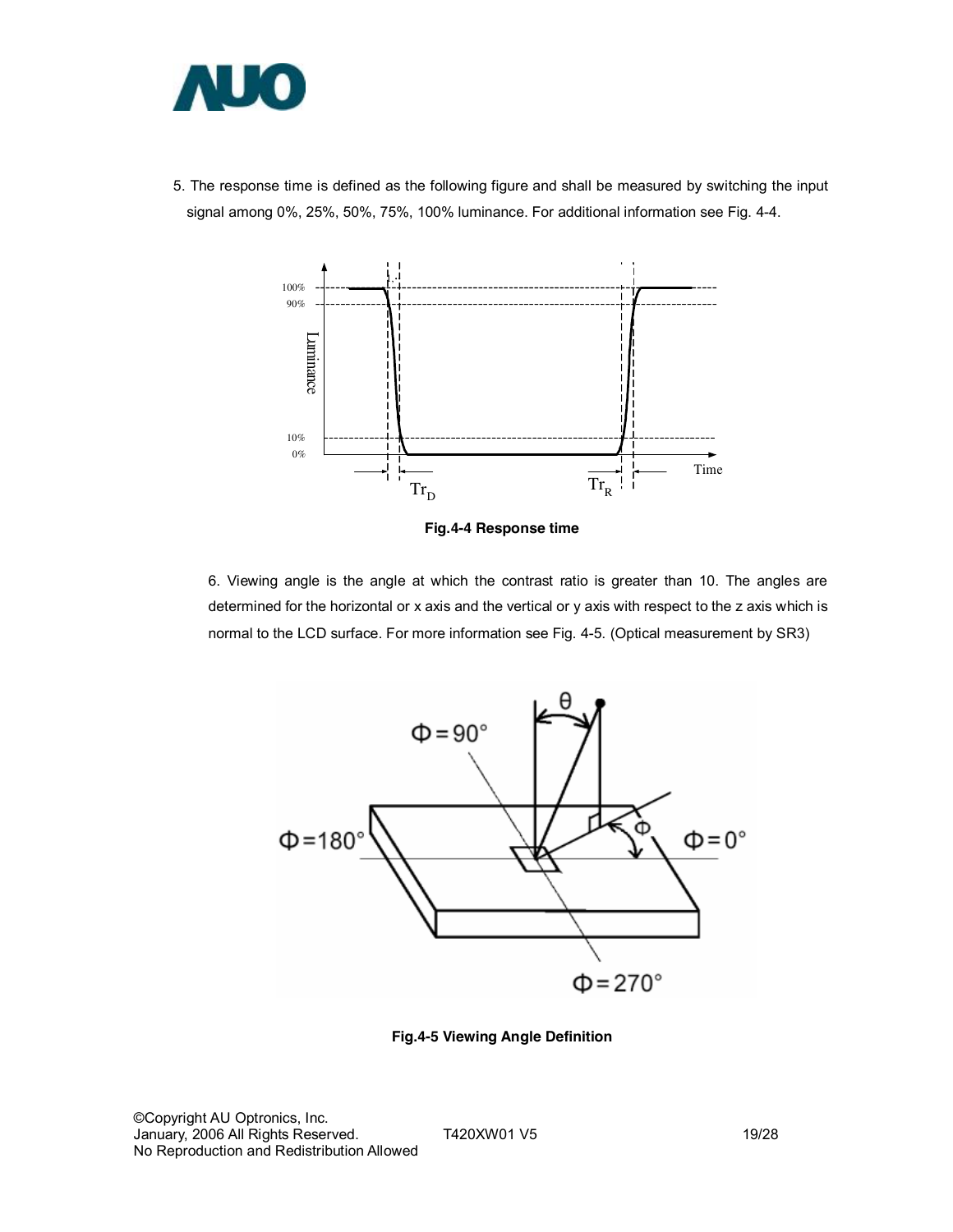

# **5. Mechanical Characteristics**

The contents provide general mechanical characteristics for the model T420XW01. In addition the figures in the next page are detailed mechanical drawing of the LCD.

|                     | Horizontal (typ.) | 983.0mm                |  |  |  |
|---------------------|-------------------|------------------------|--|--|--|
| Outline Dimension   | Vertical (typ.)   | 576.0mm                |  |  |  |
|                     | Depth (typ.)      | 52.3mm (with inverter) |  |  |  |
| Bezel Area          | Horizontal (typ.) | 939.0mm                |  |  |  |
|                     | Vertical (typ.)   | 531.3mm                |  |  |  |
|                     | Horizontal        | 930.25mm               |  |  |  |
| Active Display Area | Vertical          | 523.01mm               |  |  |  |
| Weight              | 12600g (Max.)     |                        |  |  |  |
| Surface Treatment   | AG, 3H            |                        |  |  |  |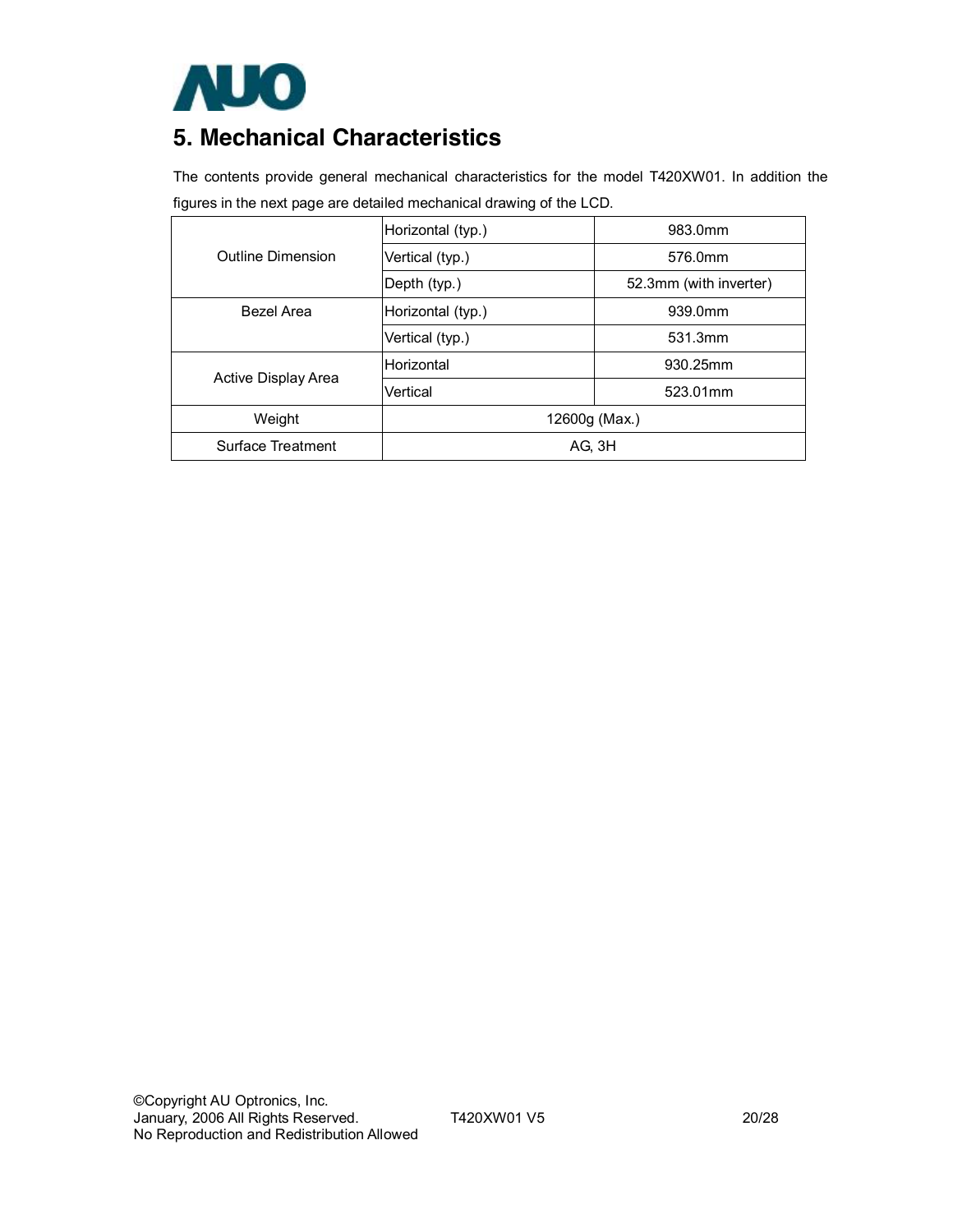



©Copyright AU Optronics, Inc. January, 2006 All Rights Reserved. T420XW01 V5 21/28 No Reproduction and Redistribution Allowed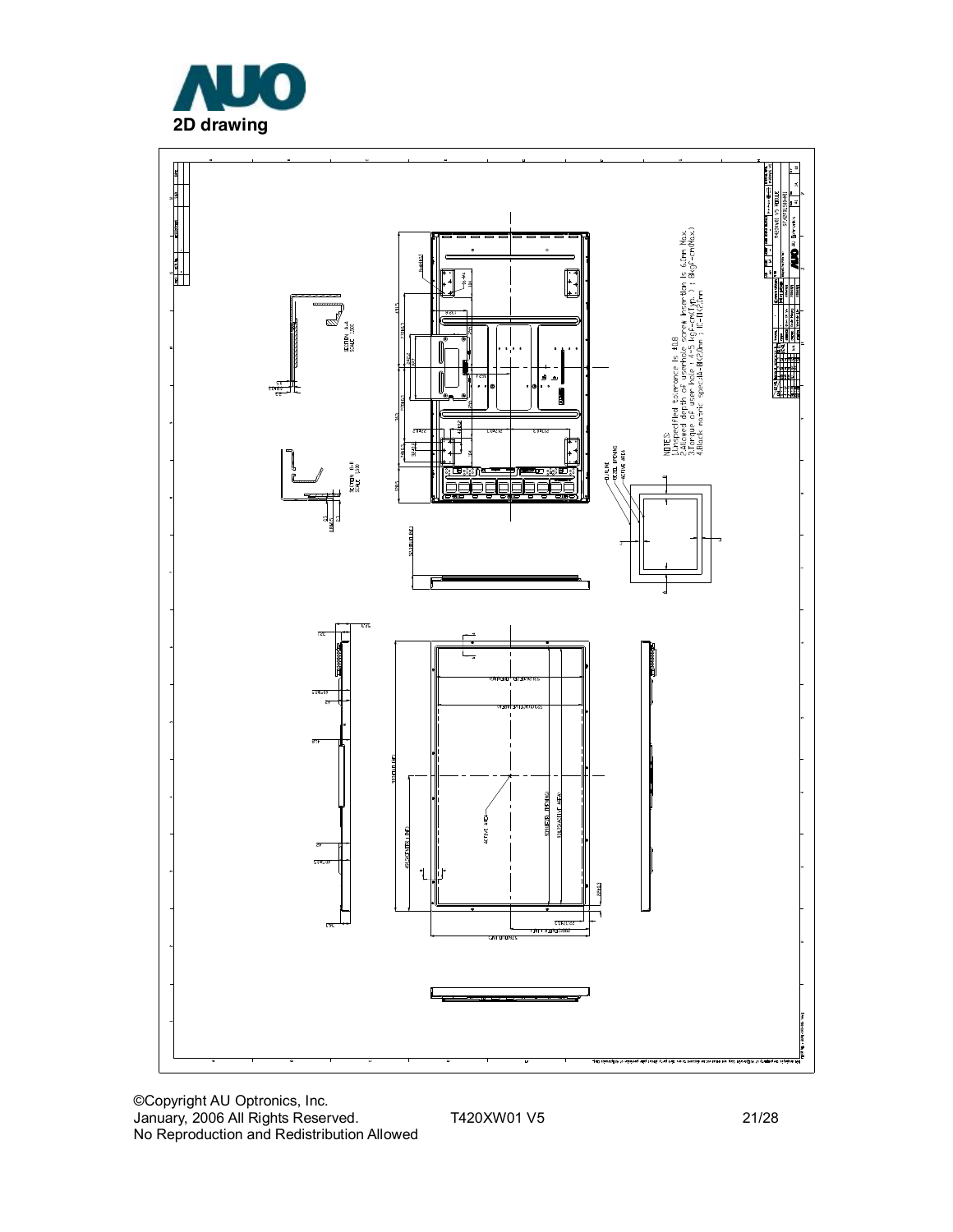

| No           | <b>Test Item</b>                | Condition                                       |  |  |  |  |  |
|--------------|---------------------------------|-------------------------------------------------|--|--|--|--|--|
| 1            | High temperature storage test   | Ta=60℃, 300hr judge                             |  |  |  |  |  |
| $\mathbf{2}$ | Low temperature storage test    | Ta=-20 $\degree$ C, 300h judge                  |  |  |  |  |  |
| 3            | High temperature/High humidity  | Ta=50℃, 80%RH, 300hr judge (interval 3min)      |  |  |  |  |  |
|              | operation test                  |                                                 |  |  |  |  |  |
| 4            | High temperature operation test | Ta=50℃, 300hr judge                             |  |  |  |  |  |
| 5            | Low temperature operation test  | Ta=- $5^\circ\text{C}$ , 300hr judge            |  |  |  |  |  |
| 6            | <b>Thermal shock</b>            | -20C/0.5hr ~ 60C/0.5hr, 10cycle                 |  |  |  |  |  |
| 7            | <b>Vibration test</b>           | Wave form: Random                               |  |  |  |  |  |
|              | (non-operating)                 | Vibration level: 1.5G RMS, Bandwidth: 10-500Hz  |  |  |  |  |  |
|              |                                 | Duration: X, Y, Z (1hr each direction)          |  |  |  |  |  |
| 8            | <b>Shock test</b>               | Shock level: 50G                                |  |  |  |  |  |
|              | (non-operating)                 | Waveform: half since wave, 11ms                 |  |  |  |  |  |
|              |                                 | Direction: ±X, ±Y, ±Z (One time each direction) |  |  |  |  |  |
|              | <b>Vibration test</b>           | Wave form: Random                               |  |  |  |  |  |
| 9            | (with carton)                   | Vibration level: 2.16G RMS, Bandwidth: 5~500Hz  |  |  |  |  |  |
|              |                                 | Duration: X, Y, Z (120min each direction)       |  |  |  |  |  |
| 10           | Drop test                       | Height: 46cm                                    |  |  |  |  |  |
|              | (with carton)                   | 1 corner, 3 edges, 6 surfaces (ASTMD4169-I)     |  |  |  |  |  |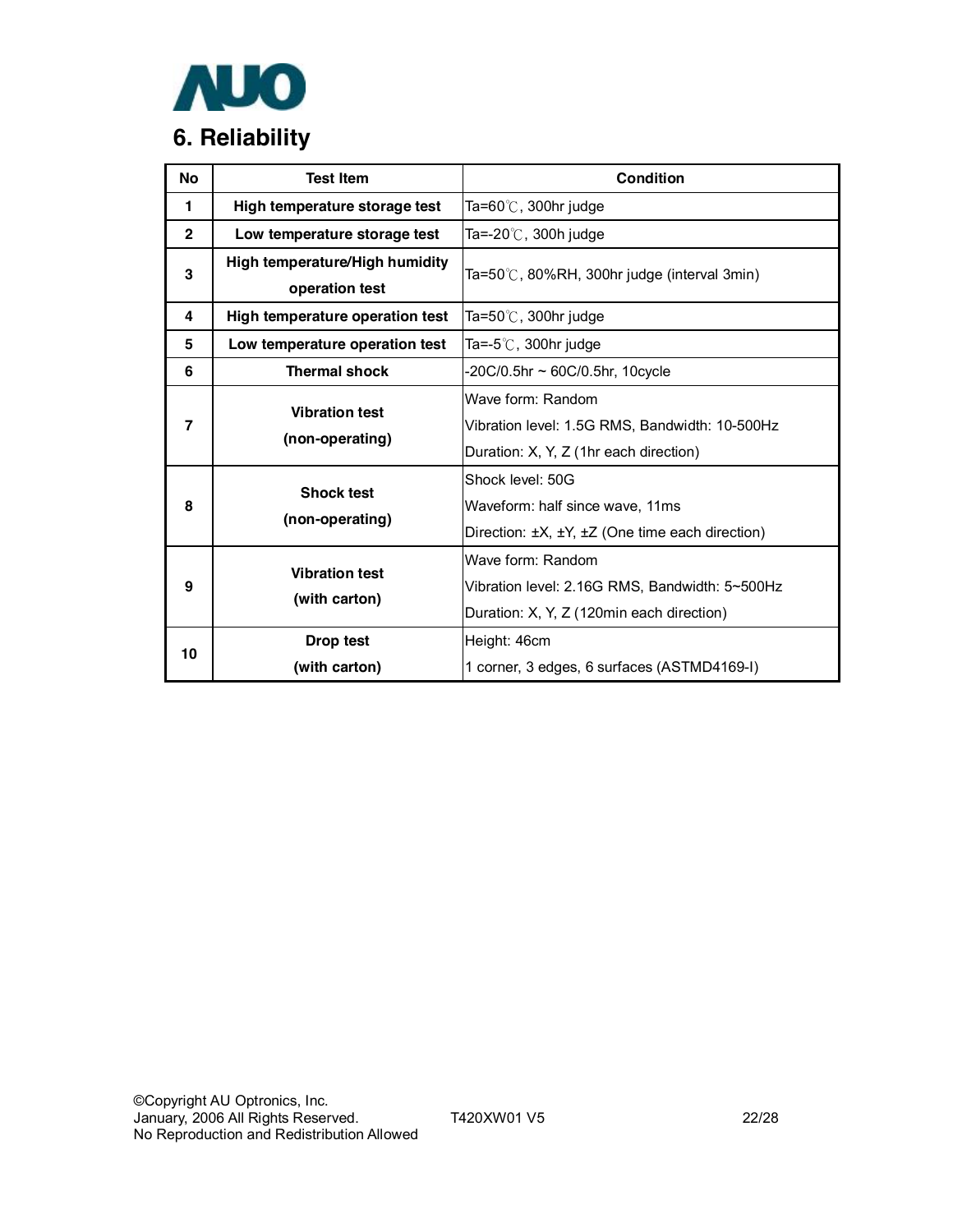

# **7. International Standard**

### **7-1. Safety**

- (1) UL60065, Underwriters Laboratories, Inc. (AUO file number : E204356) Audio, video and similar electronic apparatus, safety requirement.
- (2) CSA E60065, Canadian Standards Association Audio, video and similar electronic apparatus, safety requirement.
- (3) IEC 60065 ver.  $7<sup>th</sup>$ , European Committee for Electro technical Standardization (CENELEC) Audio, video and similar electronic apparatus, safety requirement

### **7-2. EMC**

- (1) ANSI C63.4 "Methods of Measurement of Radio-Noise Emissions from Low-Voltage Electrical and Electrical Equipment in the Range of 9kHz to 40GHz. "American National standards Institute(ANSI), 1992
- (2) CISPR 20 "Limits and Methods of Measurement of Radio Interface Characteristics of Information Technology Equipment." International Special committee on Radio Interference.
- (3) EN 55022 "Limits and Methods of Measurement of Radio Interface Characteristics of Information Technology Equipment." European Committee for Electrotechnical Standardization. (CENELEC), 1998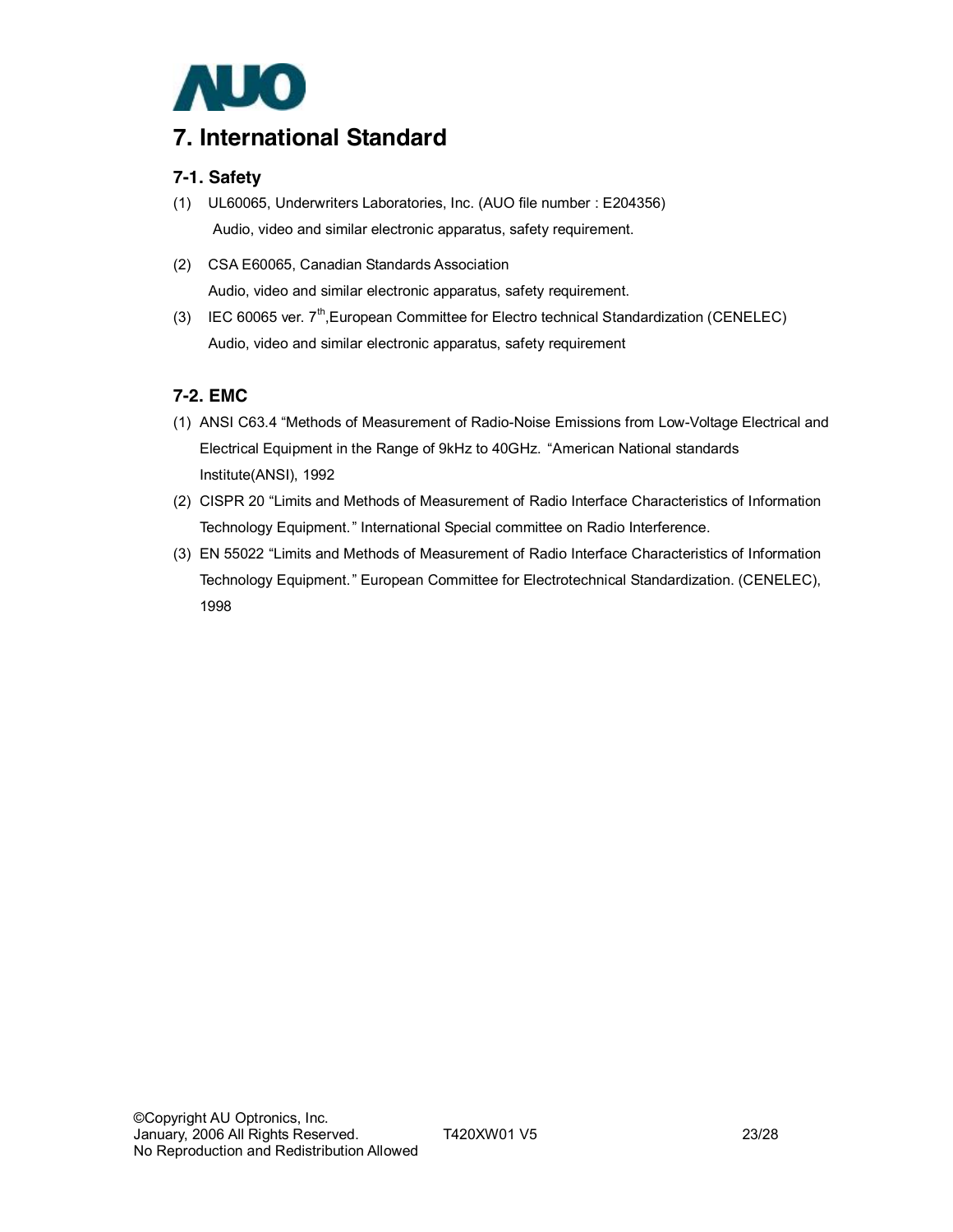

# **8. Packing**

# **Packing Instruction**



Package information:

Carton outside dimension : 1087x285x716mm

Carton/Package weight : 3kg

Gross weight (per Box) : 40.8kg

©Copyright AU Optronics, Inc. January, 2006 All Rights Reserved. T420XW01 V5 24/28 No Reproduction and Redistribution Allowed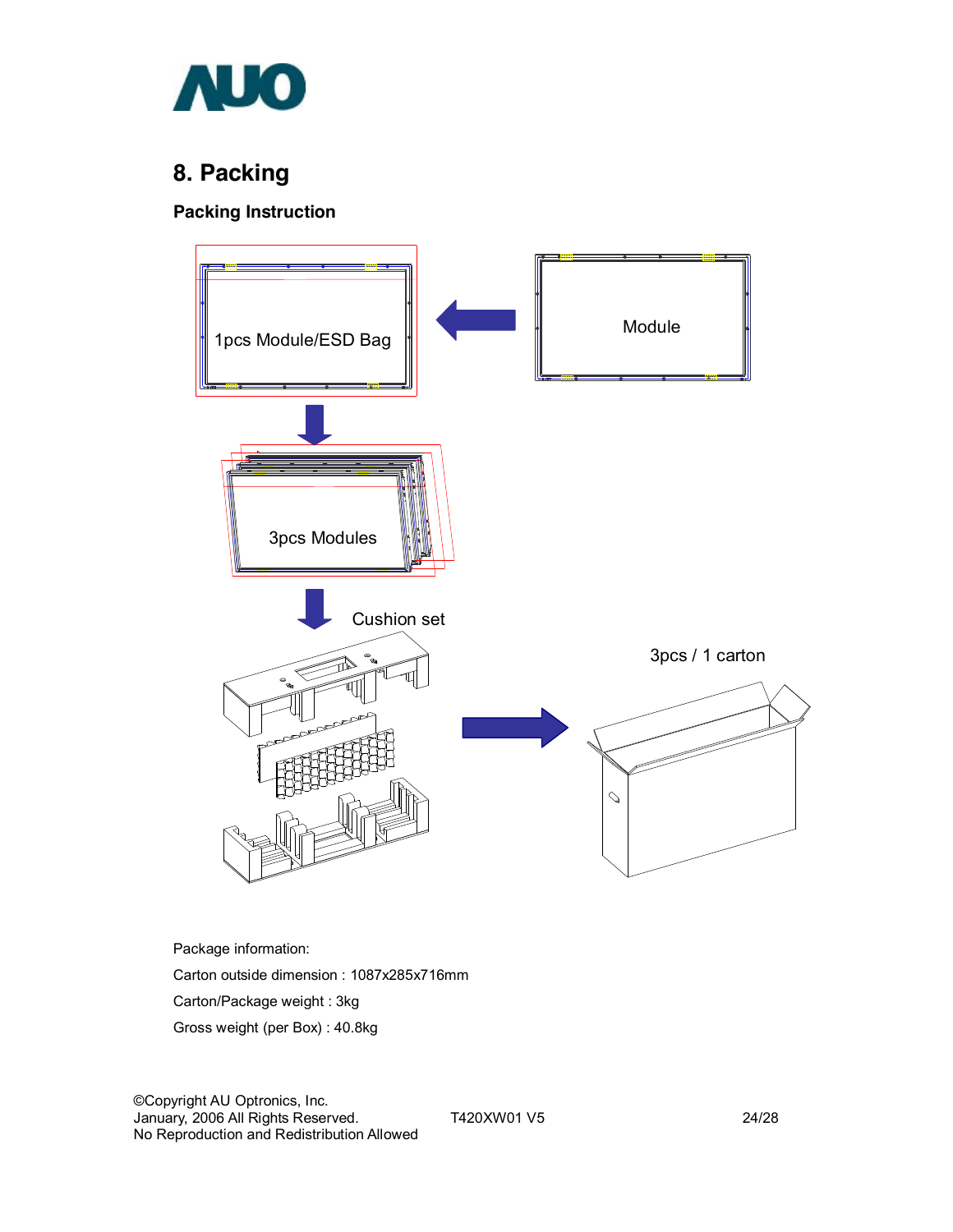

# **Shipping label**



#### **Green Mark Description:**

For Pb Free products, AUO will add  $\circledast$  for identification.

For RoHS compatible products, AUO will add **ELL** for identification.

**Note:** The Green Mark will be present only when the green documents have been ready by AUO

Internal Green Team. (The definition of green design follows the AUO green design checklist.)

### **Carton label**



### **Pallet information**

By air cargo : : (4x1) x2 layers, one pallet put 8 boxes, total 24 pcs module.

By sea : (4x1) x3 layers, one pallet put 12 boxes, total 36 pcs module.

Pallet dimension : 1150x1100x120mm

Pallet weight : 10kg

By air total weight : 40.8 kg/box X 8 boxes=326.4 kg (with pallet weight 336.4kg)

By sea total weight : 40.8 kg/box X 12 boxes=489.6 kg (with pallet weight 499.6kg)



©Copyright AU Optronics, Inc. No Reproduction and Redistribution Allowed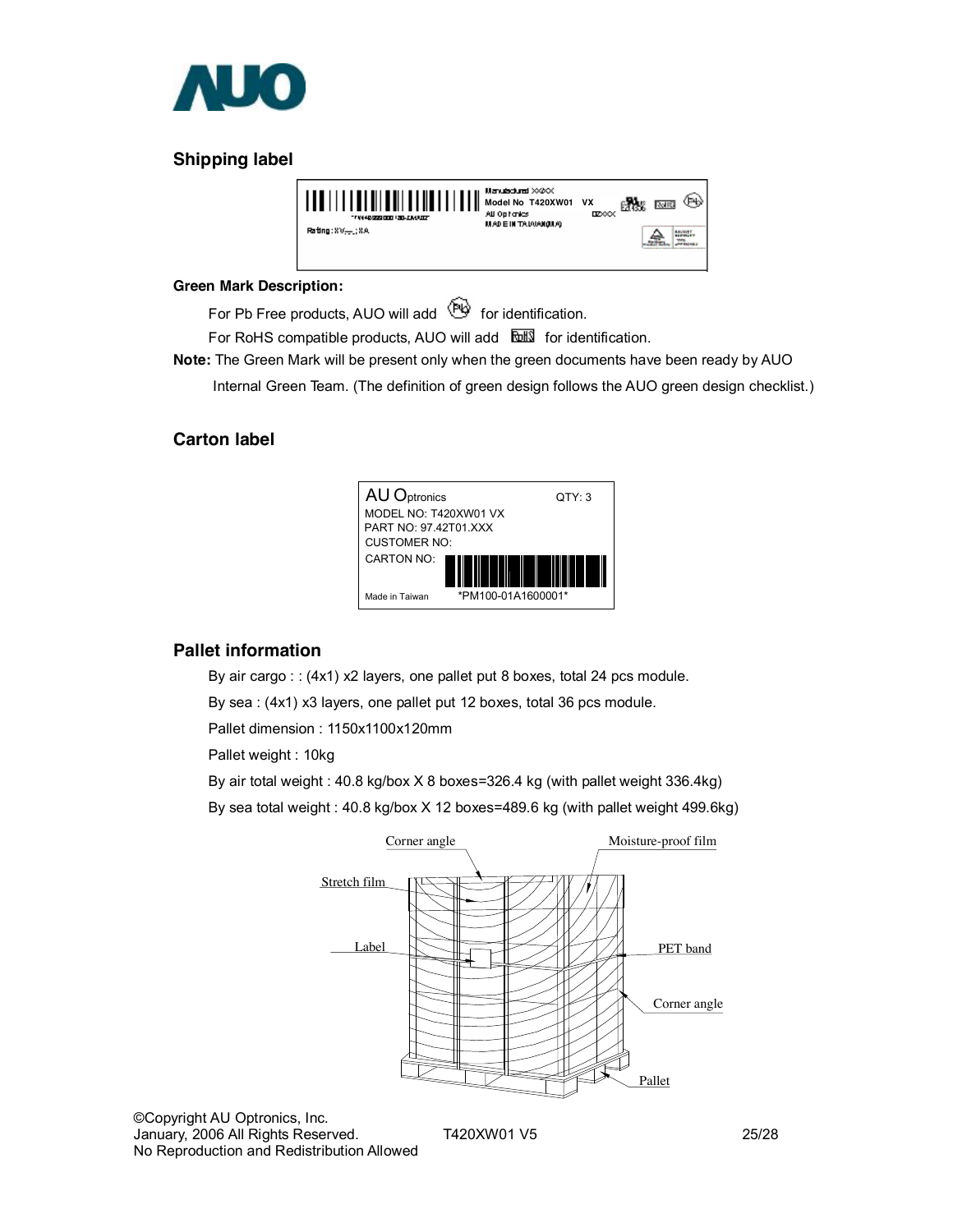

# **9. PRECAUTIONS**

Please pay attention to the followings when you use this TFT LCD module.

### **9-1 MOUNTING PRECAUTIONS**

- (1) You must mount a module using holes arranged on back side of panel.
- (2) Please attach the surface transparent protective plate to the surface in order to protect the polarizer. Transparent protective plate should have sufficient strength in order to the resist external force.
- (3) You should adopt radiation structure to satisfy the temperature specification.
- (4) Acetic acid type and chlorine type materials for the cover case are not desirable because the former generates corrosive gas of attacking the polarizer at high temperature and the latter causes circuit break by electro-chemical reaction.
- (5) Do not touch, push or rub the exposed polarizers with glass, tweezers or anything harder than HB pencil lead. And please do not rub with dust clothes with chemical treatment. Do not touch the surface of polarizer for bare hand or greasy cloth. (Some cosmetics are detrimental to the polarizer.)
- (6) When the surface becomes dusty, please wipe gently with absorbent cotton or other soft materials like chamois soaks with petroleum benzene. Normal-hexane is recommended for cleaning the adhesives used to attach front/ rear polarizers. Do not use acetone, toluene and alcohol because they cause chemical damage to the polarizer.
- (7) Wipe off saliva or water drops as soon as possible. Their long time contact with polarizer causes deformations and color fading.
- (8) Do not open the case because inside circuits do not have sufficient strength.

### **9-2 OPERATING PRECAUTIONS**

- (1) The spike noise causes the mis-operation of circuits. It should be lower than following voltage: V=±200mV(Over and under shoot voltage)
- (2) Response time depends on the temperature. (In lower temperature, it becomes longer..)
- (3) Brightness depends on the temperature. (In lower temperature, it becomes lower.) And in lower temperature, response time (required time that brightness is stable after turned on) becomes longer.
- (4) Be careful for condensation at sudden temperature change. Condensation makes damage to polarizer or electrical contacted parts. And after fading condensation, smear or spot will occur.
- (5) When fixed patterns are displayed for a long time, remnant image is likely to occur.
- (6) Module has high frequency circuits. Sufficient suppression to the electromagnetic interference